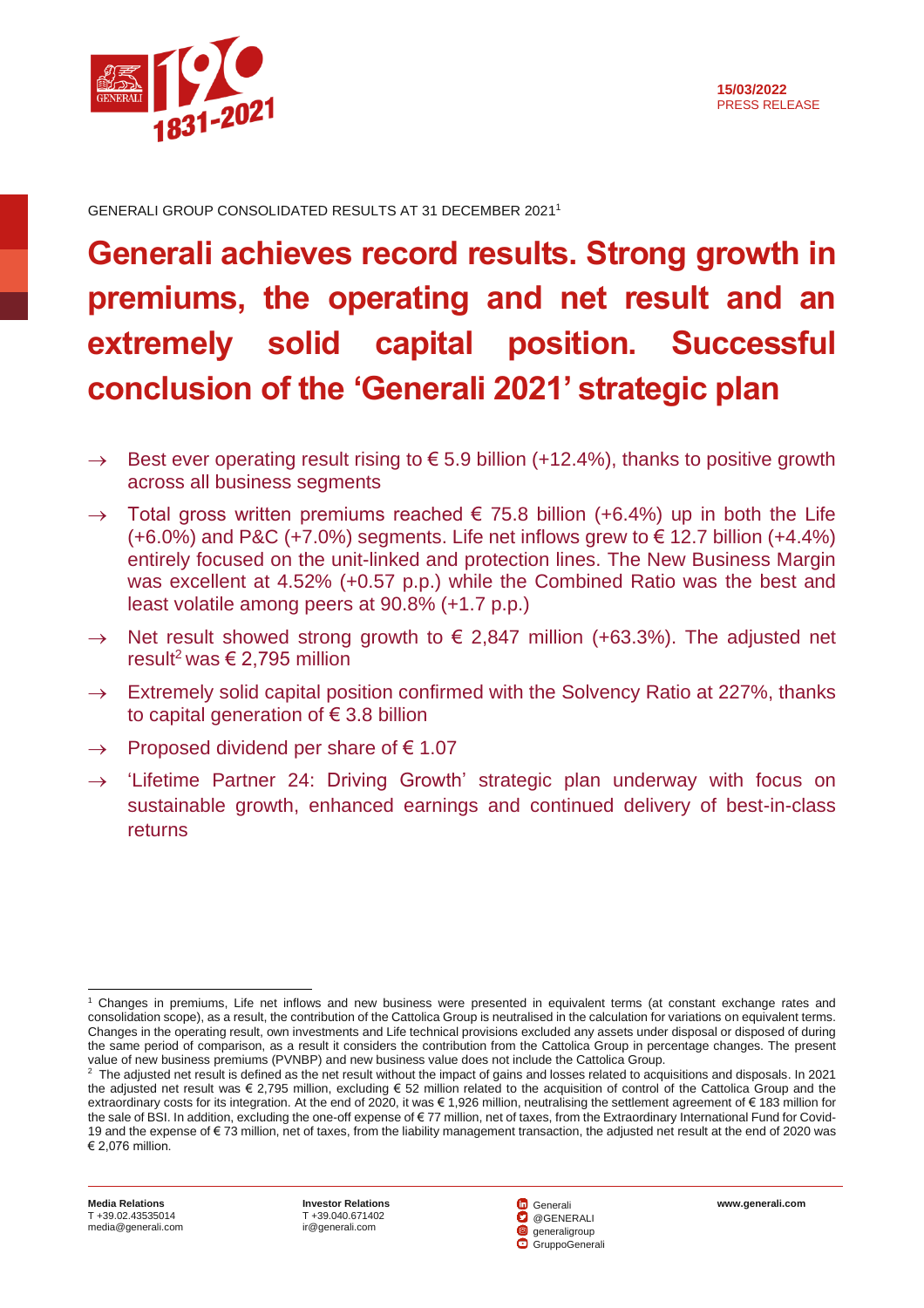

**Generali Group CEO Philippe Donnet** commented: *"The excellent results we present today mark the successful conclusion of the 'Generali 2021' strategic plan, demonstrating once again that we deliver on our promises. Over the past two strategic cycles, we have reinforced our leadership in Europe and have become the Lifetime Partner to 67 million customers worldwide thanks to the talent and skills of our employees and agents. Generali is now best-in-class in terms of its capital position, profitability and growth, it has strengthened its presence in high potential markets and grown its asset management business. We are now effectively implementing our new strategy 'Lifetime Partner 24: Driving Growth,' focused on sustainable growth, an enhanced earnings profile and the creation of value for all stakeholders. A rigorous and disciplined capital deployment approach, sustainability fully embedded into the business and increased investment in technology and digital transformation will be key drivers of our new plan's success. Finally, it is impossible not to mention the crisis in Ukraine. As with the Covid-19 pandemic, Generali and its employees have taken immediate action to help refugees. Our Group has historic ties with Central and Eastern Europe and will continue to support the communities impacted by the war."*

# EXECUTIVE SUMMARY

#### **Key Figures**

|                                                 | 2021   | 2020   | Change      |
|-------------------------------------------------|--------|--------|-------------|
| Gross written premiums (€ mln)                  | 75,825 | 70,704 | 6.4%        |
| Consolidated operating result ( $\epsilon$ mln) | 5,852  | 5,208  | 12.4%       |
| Life operating result                           | 2,816  | 2,627  | 7.2%        |
| P&C operating result                            | 2,650  | 2,456  | 7.9%        |
| Asset Management operating result               | 672    | 546    | 22.9%       |
| Holding and other businesses operating result   | 561    | 130    | n.m.        |
| Consolidation adjustments                       | (847)  | (551)  | 53.6%       |
| <b>New Business Margin (% PVNBP)</b>            | 4.52%  | 3.94%  | $0.57$ p.p. |
| <b>Combined Ratio (%)</b>                       | 90.8%  | 89.1%  | 1.7 p.p.    |
| Net result ( $\notin$ mln)                      | 2,847  | 1,744  | 63.3%       |
| Adjusted net result <sup>(1)</sup>              | 2,795  | 1,926  | 45.1%       |
| Adjusted EPS <sup>(1)</sup> ( $\epsilon$ )      | 1.78   | 1.23   | 44.8%       |
| <b>RoE</b> (%)                                  | 12.1%  | 7.7%   | 4.4 p.p.    |
| Dividend per share $(\epsilon)^{(2)}$           | 1.07   | 1.01   | $+0.06$     |
| Shareholders' equity (€ mln)                    | 29,308 | 30,029 | $-2.4%$     |
| Solvency II Ratio (%)                           | 227%   | 224%   | 3 p.p.      |

The adjusted net result is defined as the net result without the impact of gains and losses resulting from acquisitions and disposals. At the end of 2021, it was € 2,795 million and excluded the overall positive contribution deriving from the acquisition of control of the Cattolica Group for € 198 million and extraordinary costs related to its integration of € 147 million. At the end of 2020, it was € 1,926 million, neutralising € 183 million for the settlement agreement for the sale of BSI. In addition, excluding the one-off expense of € 77 million, net of taxes, from the Extraordinary International Fund for Covid-19 and the expense of € 73 million, net of taxes, from the liability management transaction, the adjusted net result at the end of 2020 was  $\in$  2,076 million (+34.7%) and EPS would have been  $\in$  1.32, increasing 34.4%.

(2) The dividend per share as at 31 December 2020 was € 1.01 for the 2020 financial year and does not also include the dividend of € 0.46 per share, which it was paid in 2021 and was for the second tranche of the 2019 financial year.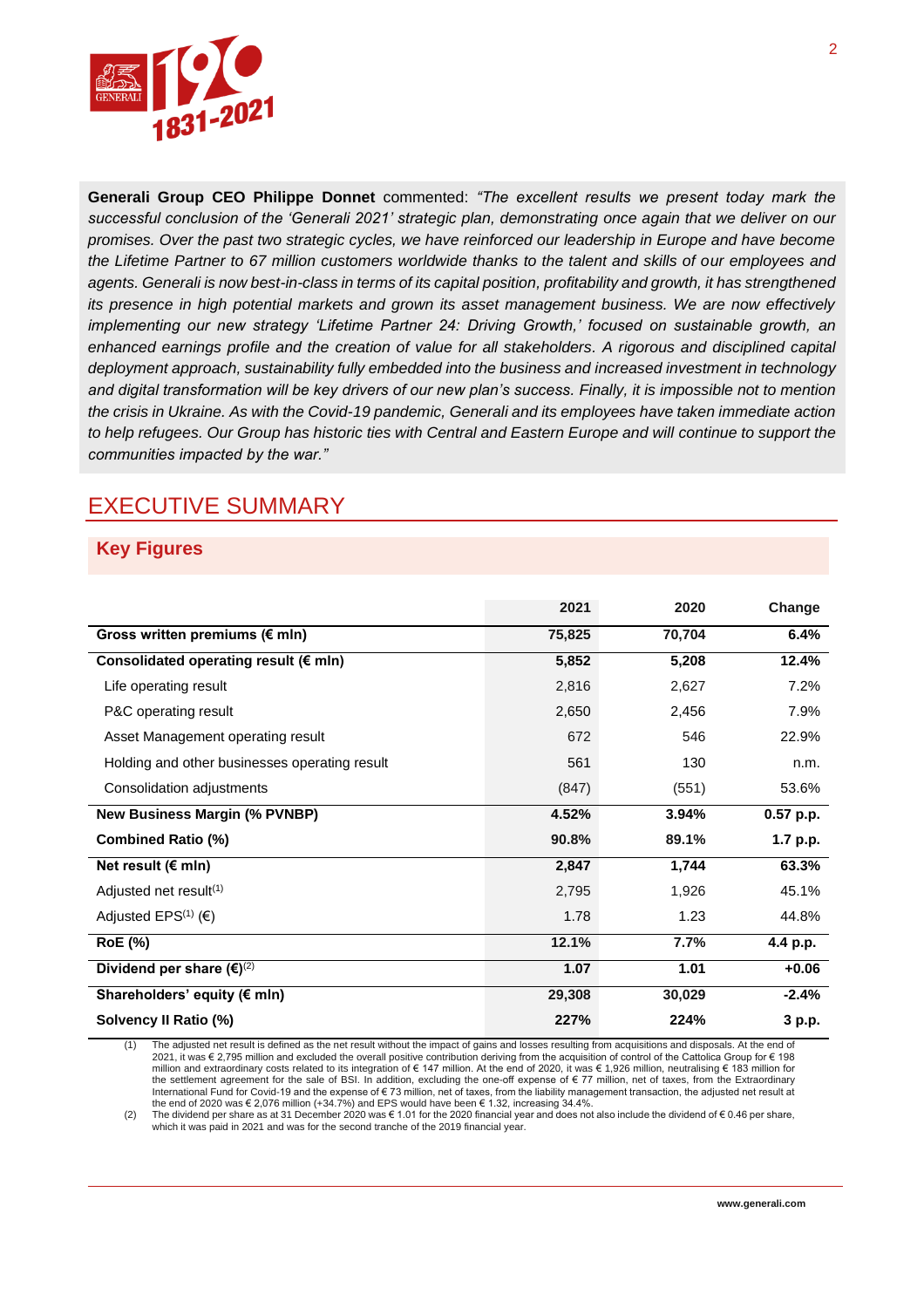

Milan – At a meeting chaired by Gabriele Galateri di Genola, the Assicurazioni Generali Board of Directors approved the consolidated financial statements and the Parent Company's draft financial statements for the year 2021.

The Group's **operating result** was, for the third consecutive year, its best ever performance, reaching € 5,852 million ( $\epsilon$  5.208 million FY2020) thanks to positive growth across all segments.

The **Life** and **P&C segments** confirmed excellent technical profitability with the New Business Margin at 4.52% (+0.57 p.p.) and the Combined Ratio was the best and least volatile among peers at 90.8% (+1.7 p.p.).

The operating result of the Asset Management segment rose to  $\epsilon$  672 million ( $\epsilon$  546 million FY2020). This growth was mainly boosted by operating revenues, in particular thanks to the overall increase of assets under management and the continued expansion of the real assets strategy.

The Group's **non-operating result** was € -1,306 million (€ -1,848 million FY2020). Impairments on available for sale investments reduced - mainly in the equity component - which amounted to  $\epsilon$  -251 million ( $\epsilon$  -530 million FY2020). Net realised gains reached € 368 million (€ 32 million FY2020), driven by real estate transactions. The non-operating result was also affected by the overall positive contribution deriving from the acquisition of control of the Cattolica Group for € 198 million and the extraordinary costs of € 212 million<sup>3</sup> related to its integration. It should be noted that in 2020, in particular, non-operational expenses included the establishment of the Extraordinary International Fund launched by the Group to deal with the Covid-19 emergency in support of national healthcare systems and the economic recovery, further local initiatives in the main countries of operation and, in France, an extraordinary obligatory contribution to the national healthcare system requested of the insurance sector.

The **net result** grew significantly to reach € 2,847 million (€ 1,744 million FY2020) thanks in particular to the positive improvement in operating and non-operating results. The adjusted net result - excluding € 52 million relating to the acquisition of control of the Cattolica Group and extraordinary costs related to its integration increased to € 2,795 million (+45.1%, € 1,926 million FY2020, which neutralised € 183 million from the settlement agreement for the sale of BSI) $4$ .

**Gross written premiums** of the Group amounted to € 75,825 million (+6.4%) with a positive contribution from both the Life (+6.0%)<sup>5</sup> and P&C (+7.0%) segments. **Life net inflows** grew by 4.4% to reach € 12.7 billion, entirely focused on the unit-linked and protection lines. **Life Technical Reserves** increased to € 424 billion (+10.3%).

The Group had Total Assets Under Management equal to € 710 billion (+8.4%)<sup>6</sup>.

The **Group shareholders' equity** was € 29,308 million (-2.4%). The change is mainly due to the result of the period attributable to the Group, which more than offset the distribution of the dividend and the change in other profits or losses recognised to shareholders' equity (change in AFS reserves).

The **RoE** stood at 12.1% (+4.4 p.p.).

The Group confirmed an excellent capital position, with the **Solvency Ratio** at 227%. The increase compared to FY2020 (224%) was driven by the very positive contribution from normalised capital generation and the positive development in financial markets which more than offset the negative impact deriving from regulatory changes, M&A transactions and dividend provision for the period.

The **normalised capital generation** was confirmed at a solid level at € 3.8 billion (€ 4.0 billion FY2020).

<sup>&</sup>lt;sup>3</sup> This amount, net of taxes, was € 147 million.

<sup>4</sup> The 2021 adjusted net result would have grown by 34.7% when compared to € 2,076 million at FY2020 (which also excluded the oneoff expense of € 77 million, net of taxes, for the Extraordinary International Fund for Covid-19 and the expense of € 73 million, net of taxes, for the liability management transaction).

<sup>5</sup> The increase would have been 9.5%, excluding the one-off effect of the premiums of the Cometa collective pension fund (National Complementary Pension Fund for workers in the metalworking industry, installation of plants and related sectors and for employees of the gold and silver sector) signed in 2020 in Italy.

<sup>&</sup>lt;sup>6</sup> The 2021 annual reporting takes into account, from a managerial view, a more consistent representation of the third party assets under management. The value of the comparative period was therefore restated, on which the relative change was calculated.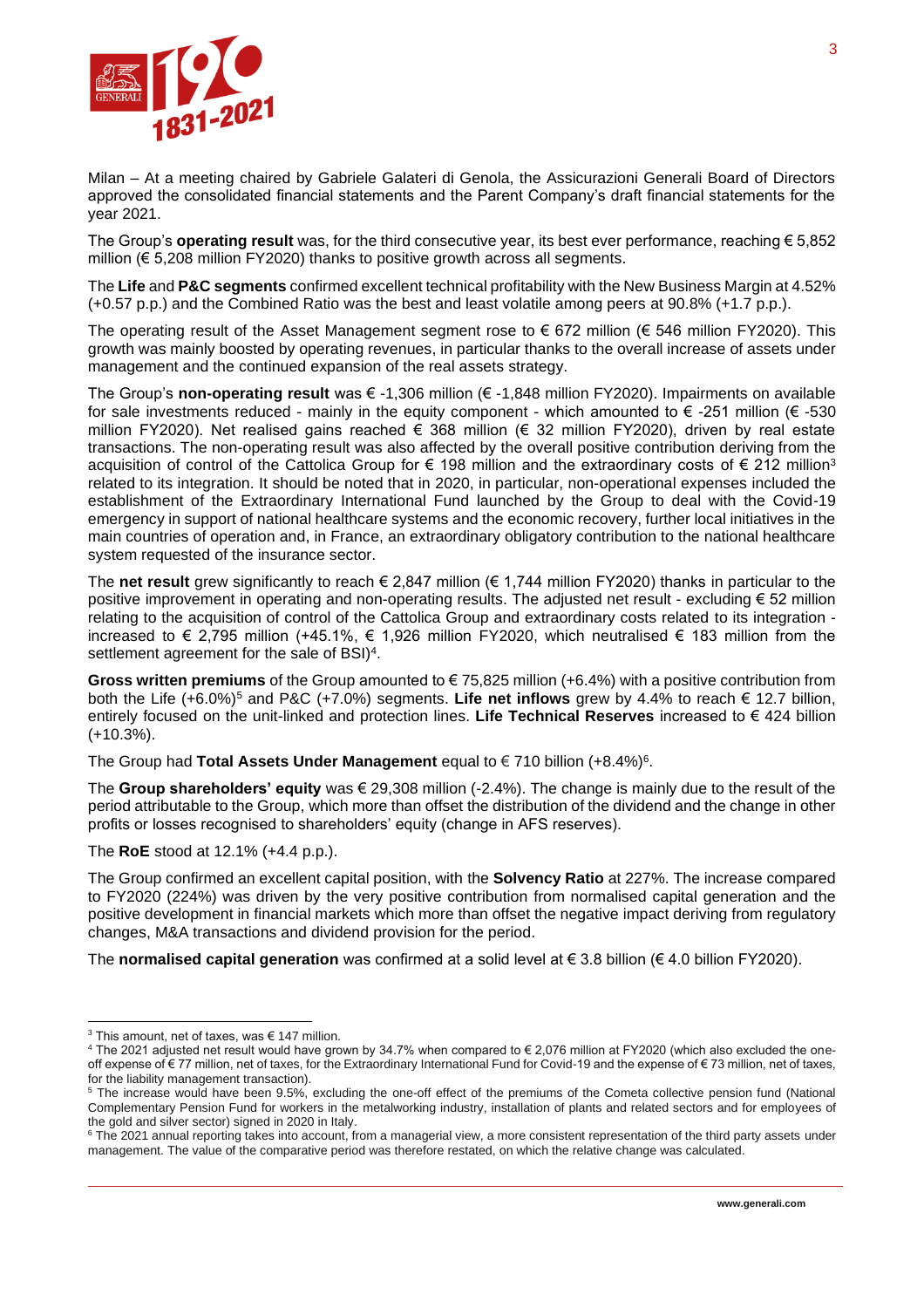

**Net Holding cash flows** stood at € 2.6 billion. The decrease compared to 2021 was entirely due to capital management initiatives in 2020, as well as the one-off fiscal elements from the previous year.

Also thanks to these results **the Group has successfully concluded the 'Generali 2021' strategic plan** in a market environment characterised by Covid-19.

This includes the financial targets:

- Growing earnings per share: 7.6% (Target: 6%-8% EPS CAGR range 2018-2021 7 );
- Growing dividend: € 4.52 billion (Target: € 4.5-5.0 billion cumulative dividend pay-out);
- Higher return for shareholders: the Return on Equity was 12.4% and 12.1% in 2019 and 2021 respectively. Excluding the 2020 RoE which was impacted by Covid-19 and one-offs, the average RoE was above the target of  $> 11.5\%$ .

In addition, a  $\epsilon$  500 million share buyback<sup>8</sup> - the first in 15 years - was announced at the 2021 Investor Day, which will be proposed to the next Annual General Meeting.

Regarding ESG targets:

- $\epsilon$  6.0 billion of new green and sustainable investments, achieved one year in advance (Target:  $\epsilon$  4.5 billion);
- Exceeding the target of +7%-9% GWP of social and environmental products, was stood at € 19.9 billion FY2021;
- # 1 in Relationship Net Promoter Score among European international peers, (up +14.2);
- Reskilling employees: 68% of employees reskilled (Target: 50%);
- Employee engagement score at 83% (+1 p.p. vs. 2019 and + 1 p.p. vs. market benchmark).

### DIVIDEND PER SHARE

The **dividend per share** that will be proposed at the next Shareholders' Meeting is € 1.07, payable as from 25<sup>th</sup> May 2022, shares will trade ex-dividend as from 23<sup>rd</sup> May 2022, while shareholders will be entitled to receive the dividend on 24<sup>th</sup> May 2022.

The dividend proposal represents a total maximum pay-out of  $\epsilon$  1,691 million.

 $73$  year CAGR; adjusted for impact of gains and losses related to acquisitions and disposals.

<sup>8</sup> Subject to regulatory recommendations.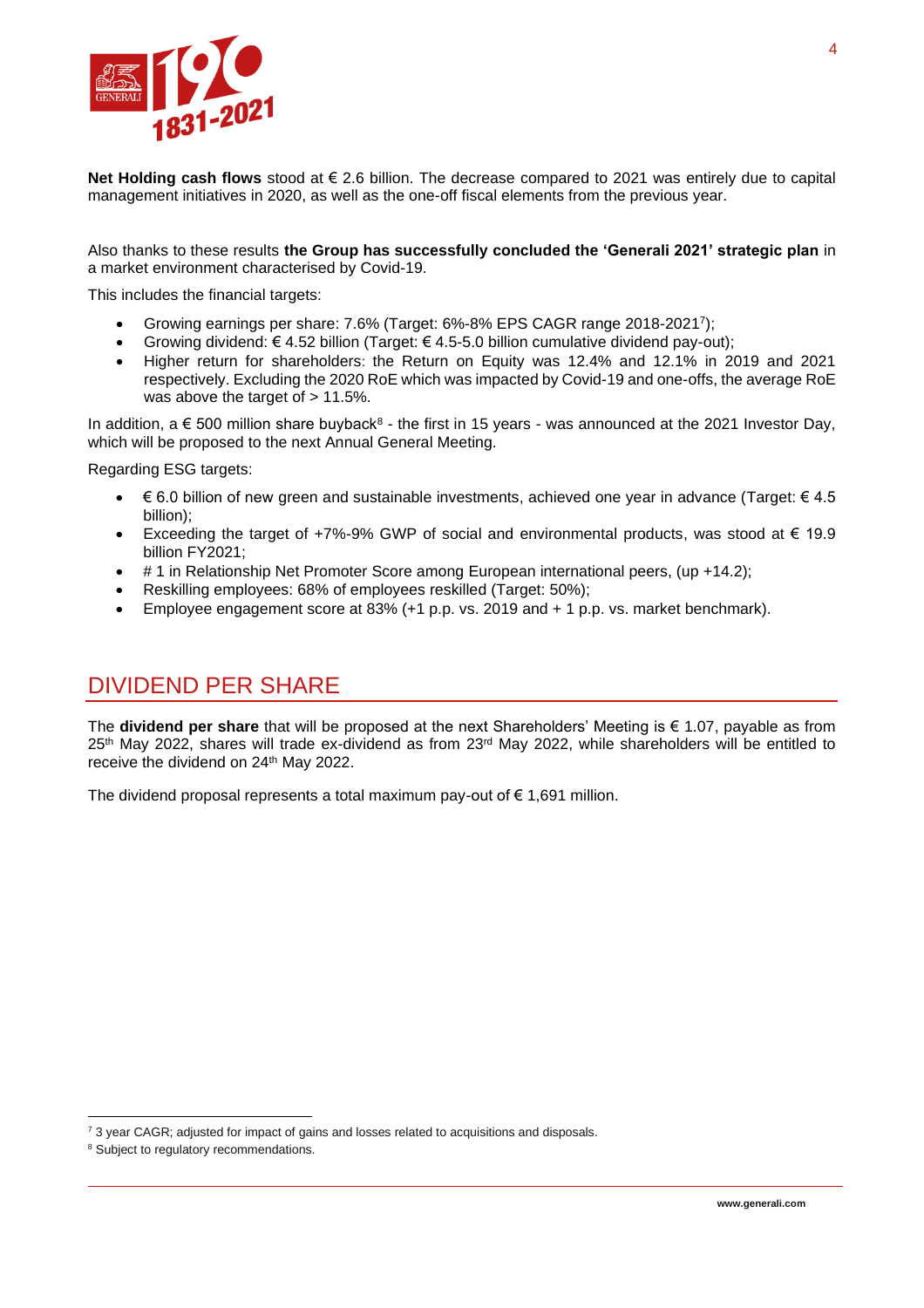

### LIFE SEGMENT

- High quality Life net inflows rose to  $\epsilon$  12,729 million (+4.4%) entirely focused on the unit-linked and protection lines
- New Business Margin was confirmed at an excellent level at 4.52% (+0.57 p.p.) and new business value (NBV) strongly increased to  $\in$  2,313 million (+24.2%)
- The operating result grew to  $\in$  2,816 million (+7.2%)

#### **Life Key Figures**

| euro min                      | 2021   | 2020   | Change    |
|-------------------------------|--------|--------|-----------|
| <b>VOLUMES</b>                |        |        |           |
| Gross written premiums        | 51,680 | 48,557 | 6.0%      |
| Net inflows                   | 12,729 | 12,114 | 4.4%      |
| <b>PVNBP</b>                  | 51,192 | 47,091 | 8.6%      |
| <b>PROFITABILITY</b>          |        |        |           |
| Life operating result         | 2,816  | 2,627  | 7.2%      |
| New business value            | 2,313  | 1,856  | 24.2%     |
| New Business Margin (% PVNBP) | 4.52%  | 3.94%  | 0.57 p.p. |

**Gross written premiums** increased to € 51,680 million (+6.0%). The increase would have been 9.5%, excluding the one-off effect of premiums from a collective Life pension fund in Italy signed in 2020, equal to approximately € 1.5 billion. On the business line level, growth was recorded throughout the year including in the unit-linked line (+19.8%), in particular in France, Germany and Italy. Excluding the cited pension fund, the Group's unit-linked premiums would have grown by 36.1%. The protection line also performed well throughout the year (+6.0%), reflecting widespread growth in the countries in which the Group operates, driven in particular by Asia, Italy and ACEER<sup>9</sup> .

**Life net inflows** rose to € 12,729 million (+4.4%; +19.4%, excluding the cited pension fund). In regard to the business mix, net inflows were entirely focused on the unit-linked and protection lines. The savings line contracted, mainly in Italy, due to lower premiums and higher redemptions as a result of the Group's strategy to reposition its portfolio towards products with low capital absorption. Life technical reserves increased to  $\epsilon$ 424 billion (+10.3%).

**New business** in terms of **PVNBP** (Present value of new business premiums) was € 51,192 million (+8.6%; +15.0%, excluding the cited pension fund).

The **New Business Margin** was maintained at an excellent level, reaching 4.52% (+0.57 p.p. FY2020) thanks to the rebalancing of the business mix towards more profitable unit-linked products and the continued improvement in the features of new products. The profitability of the protection line further improved thanks to an increase in high margin products in Italy.

The **new business value** (**NBV**) increased strongly, reaching € 2,313 million (+24.2%, € 1,856 million FY2020).

The **operating result** of the Life segment grew by 7.2% to reach € 2,816 million (€ 2,627 million FY2020). Both the technical margin - net of insurance expenses - and the investment result improved, which in 2020 had been impacted by the negative performance of financial markets and provisions for guarantees to

<sup>&</sup>lt;sup>9</sup> It is noted that ACEER will become ACEE from March 2022, following the Group's decision to close its representative office in Moscow and to resign from positions held on the board of the Russian insurer Ingosstrakh. Europ Assistance will wind down its business in Russia.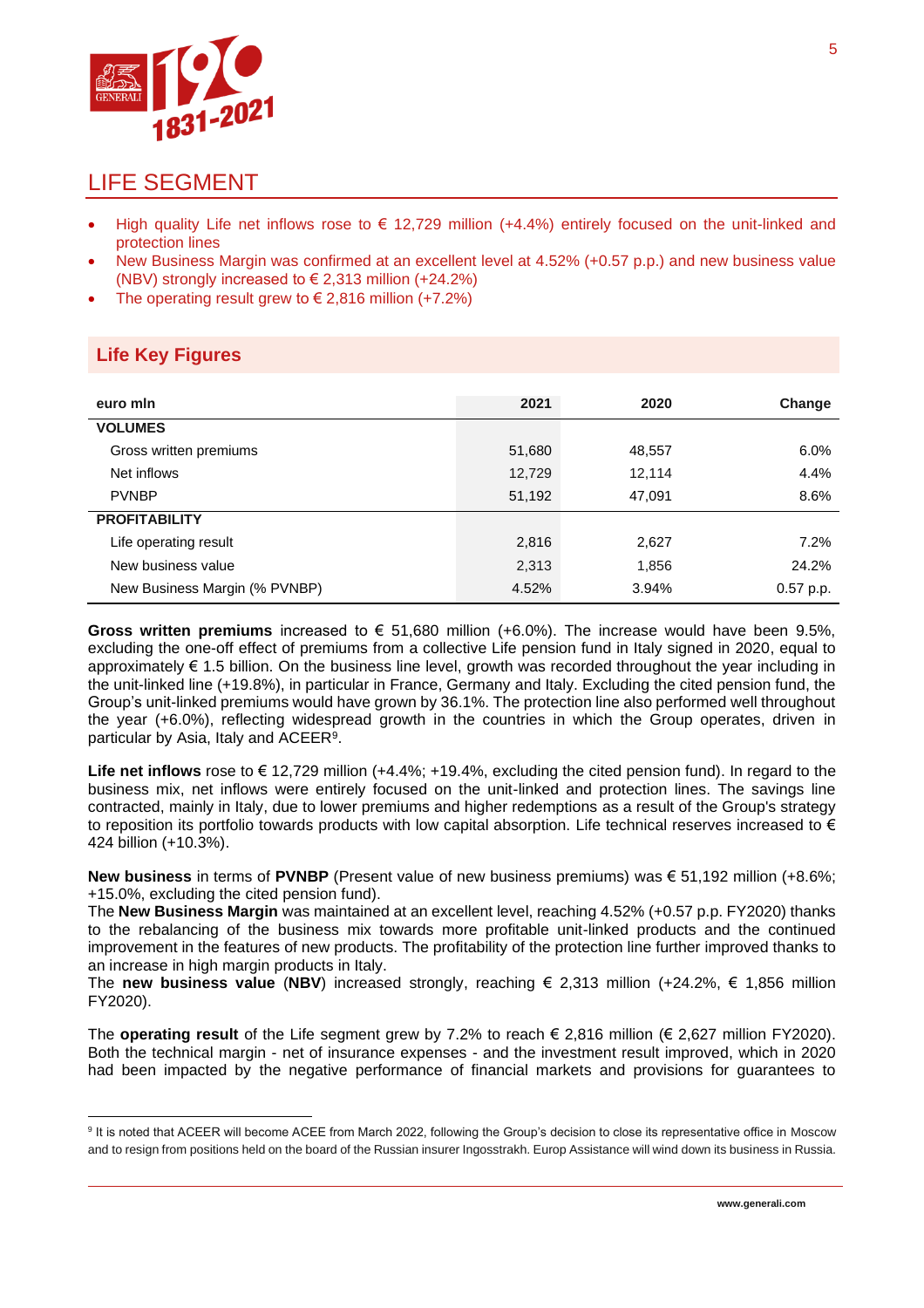

policyholders in Switzerland. The technical margin for 2021 was estimated<sup>10</sup> to be impacted by € -119 million as a result of the Covid-19 pandemic, resulting from higher claims in the protection line, mainly in the Parent Company, France, the Americas and Southern Europe. The impact in FY2020 was estimated to be  $\epsilon$  -63 million.

### P&C SEGMENT

- Premiums grew to  $\epsilon$  24,145 million (+7.0%) thanks to the positive contributions from both business lines
- The Combined Ratio was 90.8% (+1.7 p.p.) and confirmed as the best and least volatile among peers
- Strong growth in the operating result, which reached  $\epsilon$  2,650 million (+7.9%)

#### **P&C Key Figures**

| euro min                          | 2021   | 2020   | Change   |
|-----------------------------------|--------|--------|----------|
| <b>VOLUMES</b>                    |        |        |          |
| Gross written premiums, of which: | 24,145 | 22,147 | 7.0%     |
| <b>Primary Motor</b>              | 8,649  | 8,117  | 4.9%     |
| Primary Non Motor                 | 14,399 | 13,116 | 7.5%     |
| <b>PROFITABILITY</b>              |        |        |          |
| Combined Ratio (%)                | 90.8%  | 89.1%  | 1.7 p.p. |
| Nat Cat impact (%)                | 2.2%   | 1.5%   | 0.7 p.p. |
| P&C operating result              | 2,650  | 2,456  | 7.9%     |

**Gross written premiums** of the segment grew to € 24,145 million (+7.0%) with positive growth throughout the countries in which the Group operates. The auto line grew by 4.9%, particularly in ACEER, Argentina, France and Italy. The non-motor line also improved, up by 7.5%, with widespread growth throughout all countries in which the Group operates, in particular in Italy, France and ACEER. The premiums of Europ Assistance, which were impacted by the pandemic in 2020, increased significantly.

The **operating result** of the segment increased by 7.9% to € 2,650 million (€ 2,456 million FY2020). The fall in the technical result, which reflected the trend of the Combined Ratio, was more than offset by the improvement in the financial result (which also benefitted from the contribution of the Cattolica Group, dividends from Banca Generali and increased dividends from private equity).

The **Combined Ratio** was 90.8% (+1.7 p.p.). The increase reflected the larger impact from natural catastrophe claims and the loss-ratio in the motor line where the progressive removal of lockdown restrictions compared to 2020 led to an increased claims frequency. The impact of natural catastrophe claims - including storms that hit Spain in January and continental Europe in the summer, as well as floods that mainly affected Germany in July - was limited, reaching 2.2% (1.5% FY2020) thanks to the annual comprehensive reassurance provision. The impact from large man-made claims slightly decreased (-0.2 p.p.). The contribution from prior years was stable, standing at -3.7%. The expense ratio was essentially stable at 28.2% (28.1% FY2020).

The Group estimated<sup>11</sup> its Combined Ratio excluding Covid-19 impacts to be 92.3%.

<sup>&</sup>lt;sup>10</sup> In line with 2020 and in the first nine months of 2021, the impacts of the Covid-19 pandemic on the Group's results, referring to all the segments in which the Group operates, were determined taking into consideration:

<sup>-</sup> the direct effects deriving from Covid-19, including major claims connected to the pandemic and to other local initiatives to support communities impacted by Covid-19;

<sup>-</sup> the indirect effects for which it was necessary to resort to an estimate process in order to determine the portion attributable to Covid-19. The effects relating to the decrease in assets under management and the lower loss ratio due to the lockdown restrictions during the year, fall into the latter category.

<sup>&</sup>lt;sup>11</sup> See Note 10.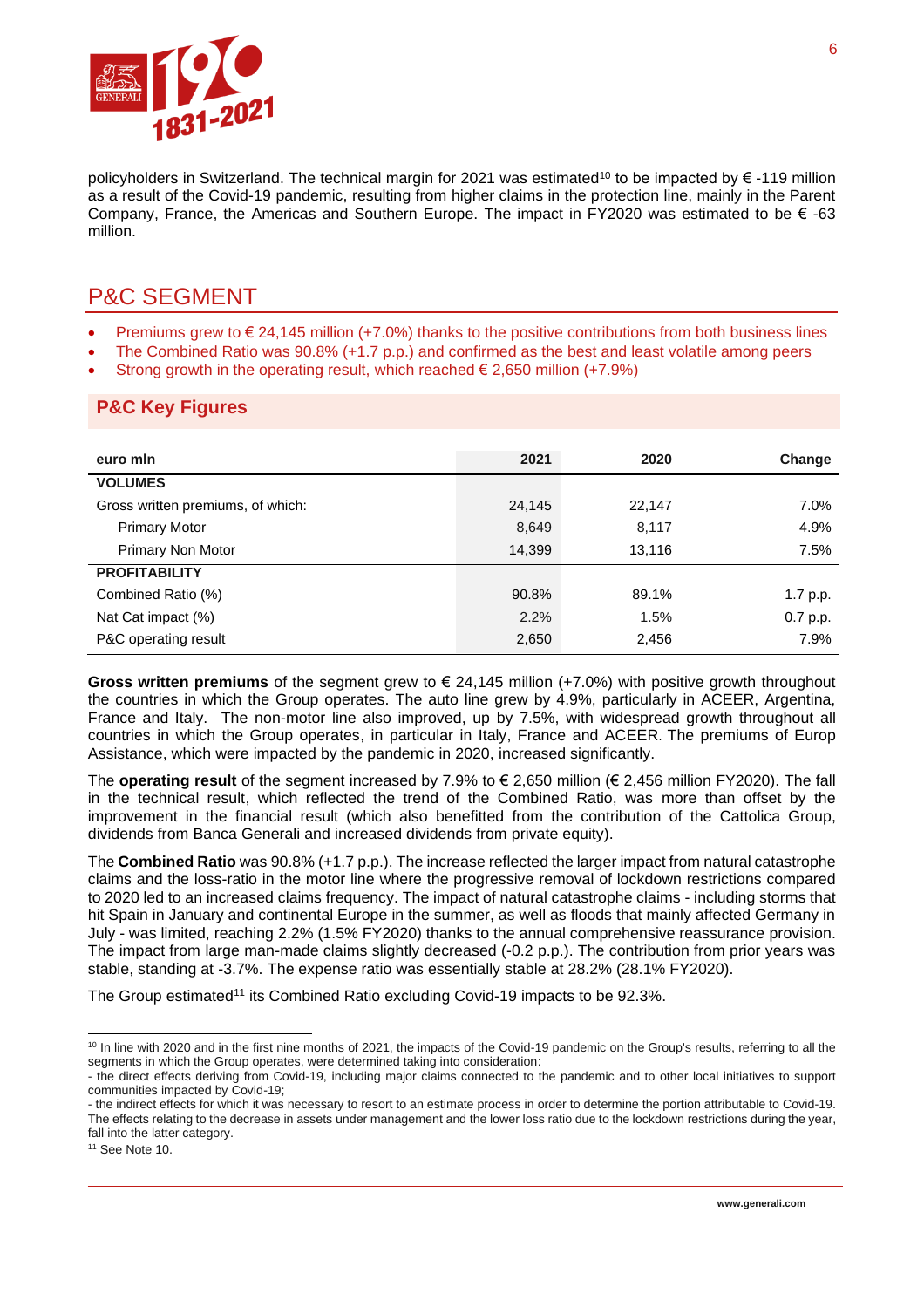

# ASSET MANAGEMENT SEGMENT

- The operating result of the segment was  $\epsilon$  672 million (+22.9%)
- The net result of the segment reached  $\epsilon$  504 million (+30.4%)

#### **Asset Management Key Figures**

| euro min                                            | 2021  | 2020  | Change  |
|-----------------------------------------------------|-------|-------|---------|
| <b>Operating revenues</b>                           | 1,136 | 993   | 14.3%   |
| Operating expenses                                  | (464) | (447) | 3.8%    |
| Operating result                                    | 672   | 546   | 22.9%   |
| Net result                                          | 504   | 386   | 30.4%   |
| Cost / Income ratio (%)                             | 41%   | 45%   | -4 p.p. |
|                                                     |       |       |         |
| euro bn                                             |       |       |         |
| <b>Total Assets Under Management of the segment</b> | 575   | 561   | 2.5%    |
| of which third-party Assets Under Management        | 113   | 104   | 8.3%    |

The **operating result** of the segment rose to € 672 million (+22.9%). This performance was partly thanks to increased operating revenues which reached  $\epsilon$  1,136 million (+14.3%), following the increase in assets under management – driven by positive net inflows - the strong performance of financial markets, the growth in revenues from the companies which are part of the multi-boutique platform and from positive contribution from the stake in Guotai (China).

Performance fees decreased to € 57 million (€ 122 million FY2020). Operating expenses increased (+3.8%) to € 464 million, mainly due to investments to strengthen the operating machine. The cost / income ratio, which is calculated as operating costs by operating revenues, was reduced by 4 p.p. to reach 41% (45% FY2020).

**Total Assets Under Management** of the segment rose to € 575.3 billion as of 31 December 2021, up 2.5%.

**Third-party Assets Under Management** were € 112.9 billion as of 31 December 2021, (€ 104.0 billion FY2020) up thanks to  $\in$  8.5 billion of net inflows.

The contribution from third-party clients was 30% of total revenues, stable compared to FY2020.

The **net result** of the Asset Management segment increased to  $\epsilon$  504 million (+30.4%).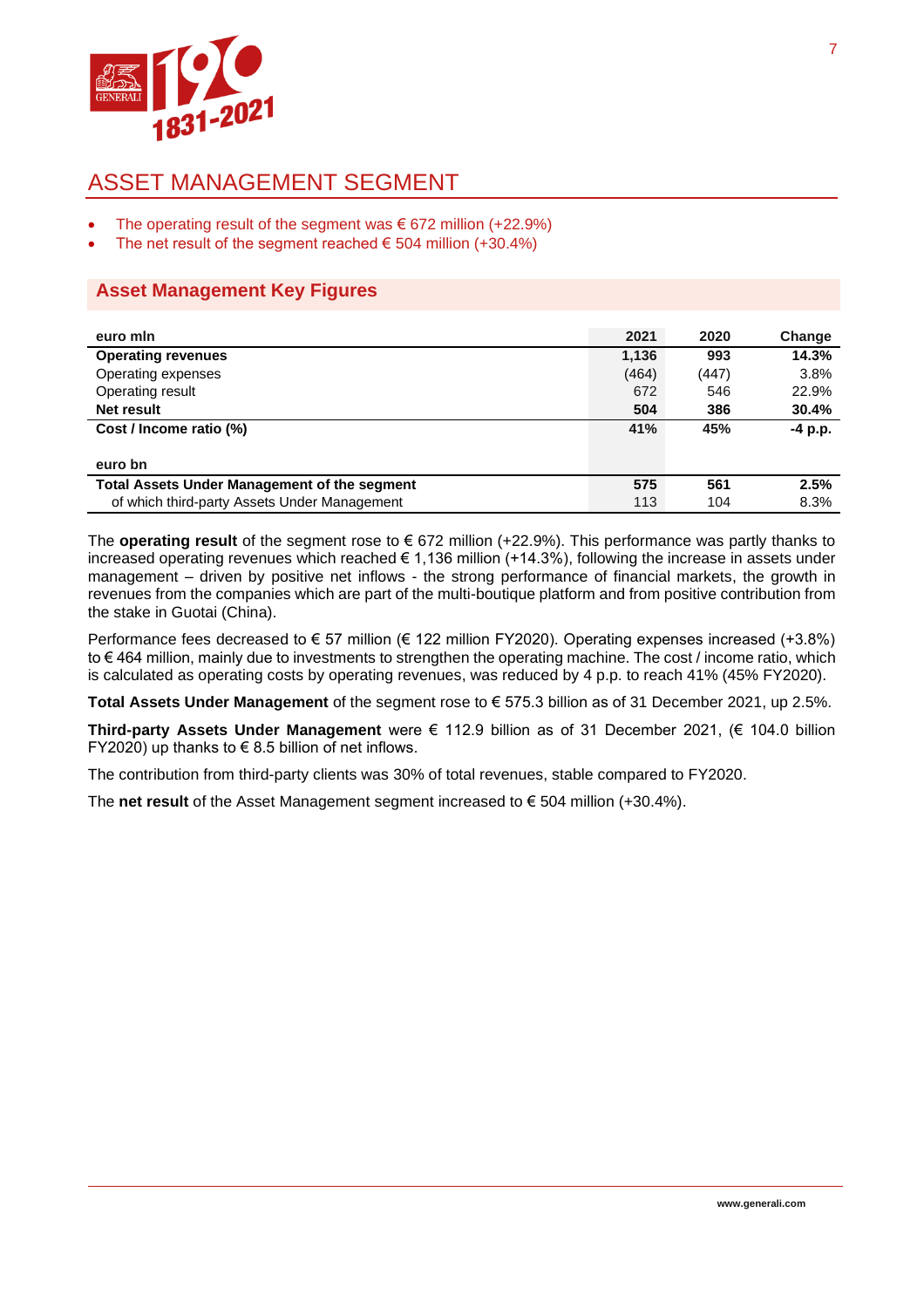

# HOLDING AND OTHER BUSINESSES SEGMENT

- The segment's operating result was  $\epsilon$  561 million
- Continued positive contribution from Banca Generali
- Positive contribution from private equity

#### **Holding & Other Businesses Key Figures**

| euro min                                               | 2021  | 2020  | Change  |
|--------------------------------------------------------|-------|-------|---------|
| <b>Holding &amp; Other Businesses operating result</b> | 561   | 130   | n.m.    |
| Banca Generali <sup>(1)</sup>                          | 405   | 353   | 14.6%   |
| Other businesses <sup>(2)</sup>                        | 672   | 305   | n.m.    |
| Operating holding expenses                             | (516) | (528) | $-2.4%$ |

(1) Banca Generali's operating contribution as per Generali's view.

(2) Including other financial businesses, pure financial holdings, international service activities and any other non-core businesses.

The **operating result** of the Holding and other businesses segment grew strongly to reach € 561 million (€ 130 million FY2020). In particular, Banca Generali's result rose to € 405 million (+14.6%) - also thanks to the development of performance fees - partially offset by the provision of  $\epsilon$  80 million<sup>12</sup> in the first half of 2021 in order to protect customers.

Other businesses also provided a positive contribution, driven entirely by private equity.

**Net Holding operating expenses** stood at € -516 million (€ -528 million FY2020) thanks to a reduction in expenses, especially in the Parent Company and in Asset & Wealth Management.

# BALANCE SHEET, CASH AND CAPITAL POSITION

- Extremely solid capital position, with the Solvency Ratio at 227%
- Capital generation stood at  $\in$  3.8 billion
- Net holding cash flows at  $\in$  2.6 billion

#### **Solvency, Capital and Cash Flow**

| euro bn                       | 2021 | 2020 | Change    |
|-------------------------------|------|------|-----------|
| Solvency II Ratio (%)         | 227% | 224% | 3 p.p.    |
| Normalised capital generation | 3.8  | 4.0  | $-5.7%$   |
| Net Holding Cash Flows        | 2.6  | 3.7  | $-29.0\%$ |

The **Solvency Ratio** was 227%. The increase compared to FY2020 (224%) was due to the very positive contribution of normalised capital generation (tied, above all, to the further expansion of new business in the Life segment and the solid contribution from the P&C segment) which, together with the positive impact from the performance of financial markets (characterised by a sharp rise in interest rates and the excellent

<sup>&</sup>lt;sup>12</sup> This amount, net of taxes and minorities, is equal to € 28 million.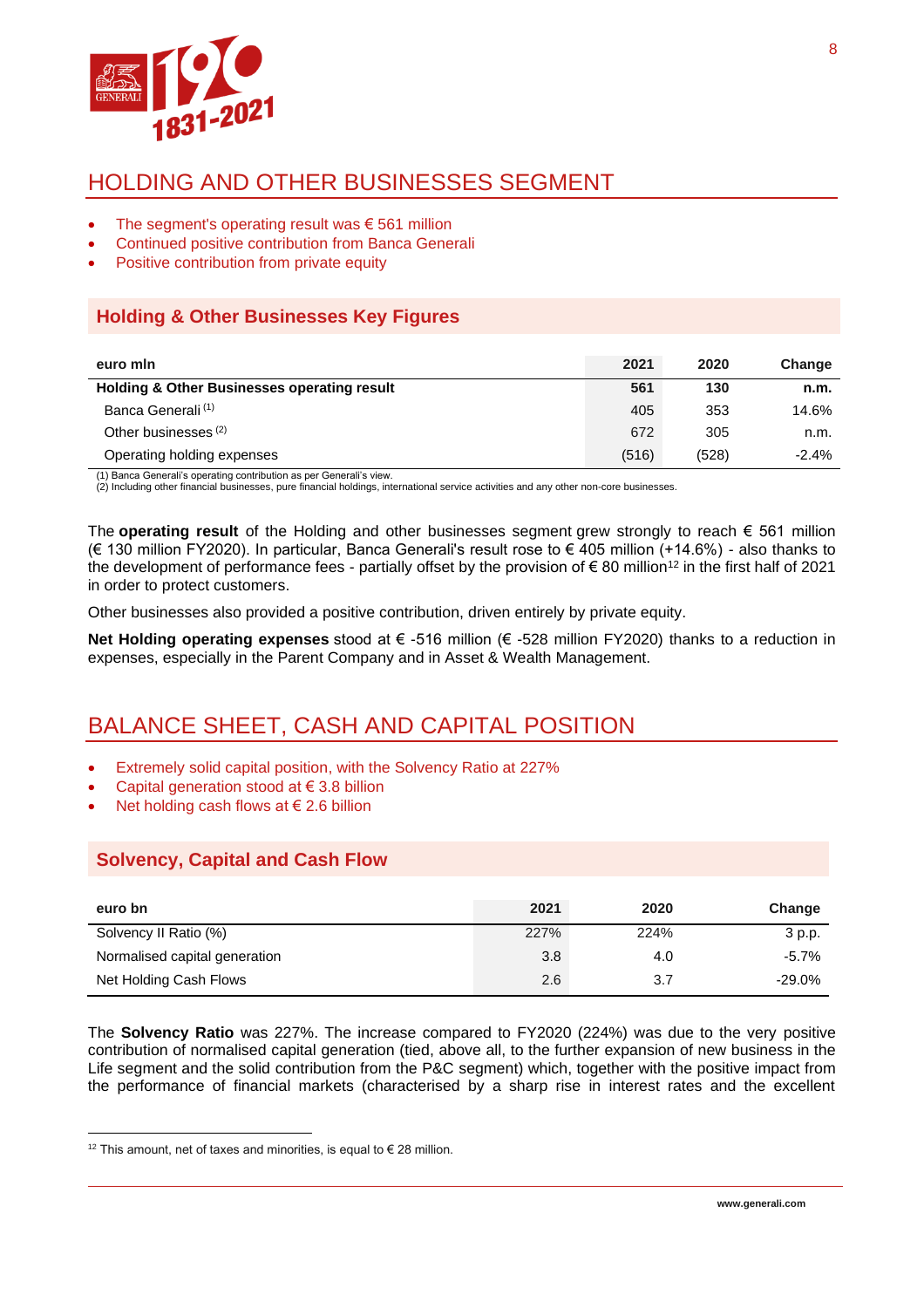

performance of the equity sector), more than offset the negative impact deriving from regulatory changes, M&A transactions and dividend provision for the period.

The decrease of 6 p.p. compared to the capital position at 30 September 2021 (233%) was primarily due to the effect from the acquisition of control of the Cattolica Group.

The **normalised capital generation** was confirmed at a solid level at € 3.8 billion (€ 4.0 billion FY2020) thanks, above all, to the further expansion of new business in the Life segment and the solid contribution from the P&C segment.

**Net Holding cash flows** were € 2.6 billion. The decrease compared to 2021 was entirely due to capital management initiatives in 2020, as well as to the one-off fiscal elements from the previous year.

# **OUTLOOK**

In respect to forecasts of a further recovery in the global economy in 2022, the recent Russian-Ukrainian conflict has resulted in a context of greater uncertainty and volatility and a risk of a downward revision of growth estimates. To date, the development of the conflict remains unpredictable and consequently it is not possible to make a reasonable estimate of the effect of the crisis on the markets and on the insurance business.

In this context, the Group confirms and continues with its strategy of rebalancing the Life portfolio to further strengthen profitability and with a logic of more efficient capital allocation, also supported by an extensive analysis of existing portfolios. In P&C, Generali's objective in the mature insurance markets in which the Group operates is to maximize growth and, at the same time, to gain ground in high potential markets.

With regard to the Asset Management segment, the activities identified in the new strategic plan will continue in 2022 in order to extend the product catalog in terms of real & private assets, high conviction and multi-asset strategies.

In line with the 'Lifetime Partner 24: Driving Growth' strategic plan, the Group intends to pursue sustainable growth, enhance its earnings profile and lead innovation in order to achieve a compound annual growth rate in earnings per share<sup>13</sup> between 6% and 8% in the period 2021-2024, to increase the net holding cash flow<sup>14</sup> in excess of € 8.5 billion in the period 2022-2024 and to distribute cumulative dividends<sup>15</sup> to shareholders for an amount between  $\epsilon$  5.2 billion and  $\epsilon$  5.6 billion in the period 2022-2024, with a rachet policy on the dividend per share<sup>16</sup>.

# SHARE CAPITAL INCREASE RESOLUTION IN IMPLEMENTATION OF THE LONG-TERM INCENTIVE PLAN

The Board of Directors also approved a capital increase of € 5,524,562 to implement the 'Long-Term Incentive Plan 2019-2021,' having ascertained the occurrence of the conditions on which it was based. The execution of the resolution of the Board is subject to the authorisation of the related amendments to the articles of association by IVASS.

Furthermore, the Board of Directors resolved to submit to the approval of the Annual General Meeting the proposal of the 'Long-Term Incentive Plan 2022-2024,' supported by a buyback program for the purposes of the plan.

<sup>13 3</sup> year CAGR; adjusted for impact of gains and losses related to acquisitions and disposals. Target based on current IFRS accounting standards.

<sup>14</sup> Cash View.

<sup>&</sup>lt;sup>15</sup> Subject to regulatory recommendations.

<sup>&</sup>lt;sup>16</sup> Cash view.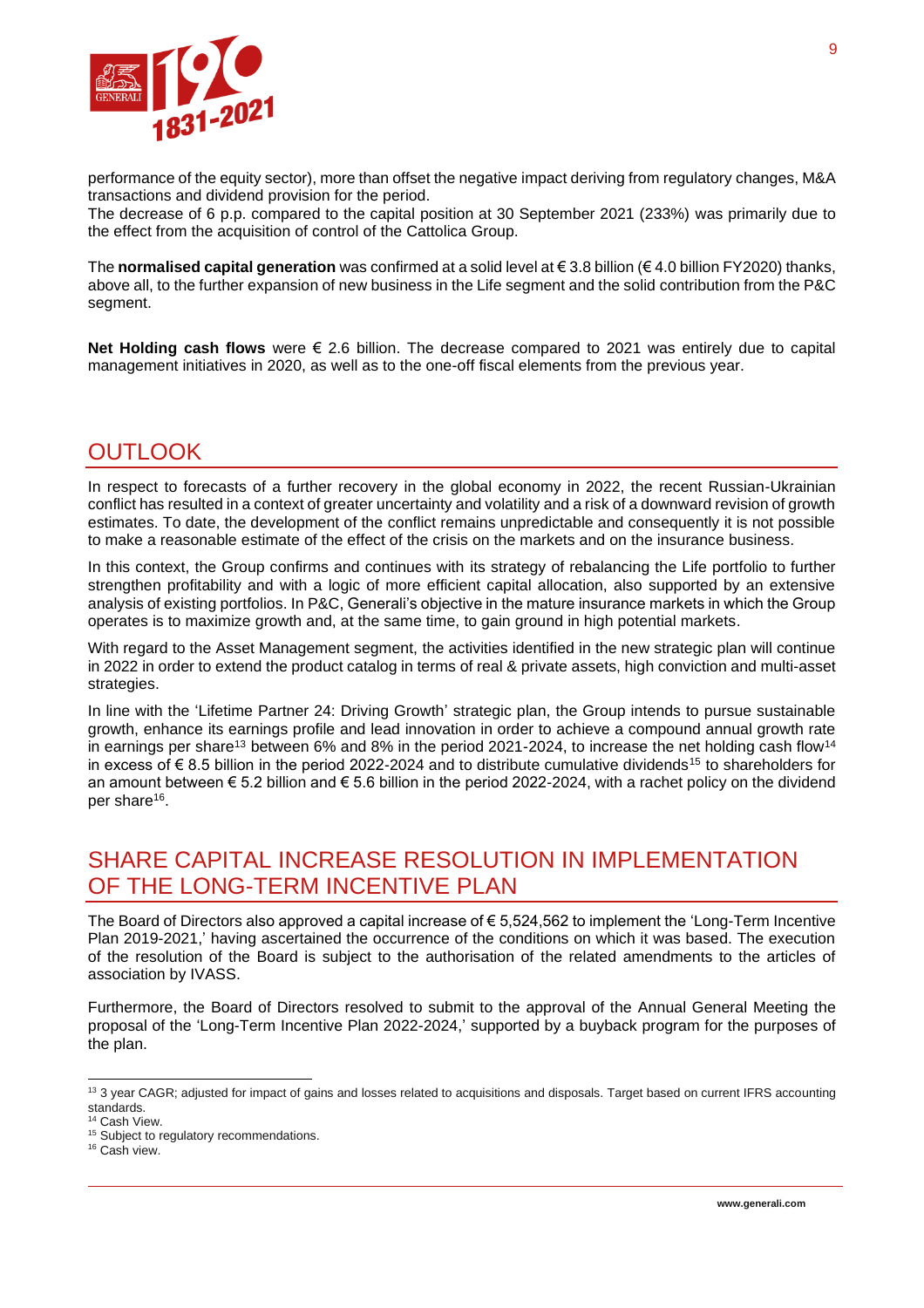

### NEW SHARE PLAN FOR GENERALI GROUP EMPLOYEES

The Board of Directors resolved to submit to the approval of the Annual Generali Meeting the proposal of the new share plan for Generali Group employees, providing the opportunity to purchase at favourable conditions Company ordinary shares arising from a buy-back program for the purposes of the plan.

# SIGNIFICANT EVENTS OF 2022

Significant events that occurred following the end of the period are available in the 2021 Annual [Integrated](https://www.generali.com/it/info/download-center/results)  [Report and Consolidated Financial Statements.](https://www.generali.com/it/info/download-center/results)

The Report also contains the description of the **alternative performance indicators** and the **Glossary**.

\*\*\*

# Q&A SESSION CONFERENCE CALL

The **Group CEO, Philippe Donnet** and the **Group CFO, Cristiano Borean** will participate to the Q&A session conference call for the financial results of the Generali Group as of 31 December 2021, which will be held on 15 March 2022, at 12.00 pm. CET.

To follow the conference call, in a listen only mode, please dial **+39 02 802 09 27**.

The Manager in charge of preparing the company's financial reports, Cristiano Borean, declares, pursuant to paragraph 2, article 154 bis of the Consolidated Law on Finance, that the accounting information in this press release corresponds to the document results, books and accounting entries.

#### **THE GENERALI GROUP**

**Generali is one of the largest global insurance and asset management providers. Established in 1831, it is present in 50 countries in the world, with a total premium income of € 75.8 billion in 2021. With more than 75,000 employees serving 67 million customers, the Group has a leading position in Europe and a growing presence in Asia and Latin America. At the heart of Generali's strategy is its Lifetime Partner commitment to customers, achieved through innovative and personalised solutions, best-in-class customer experience and its digitalised global distribution capabilities. The Group has fully embedded sustainability into all strategic choices, with the aim to create value for all stakeholders while building a fairer and more resilient society.**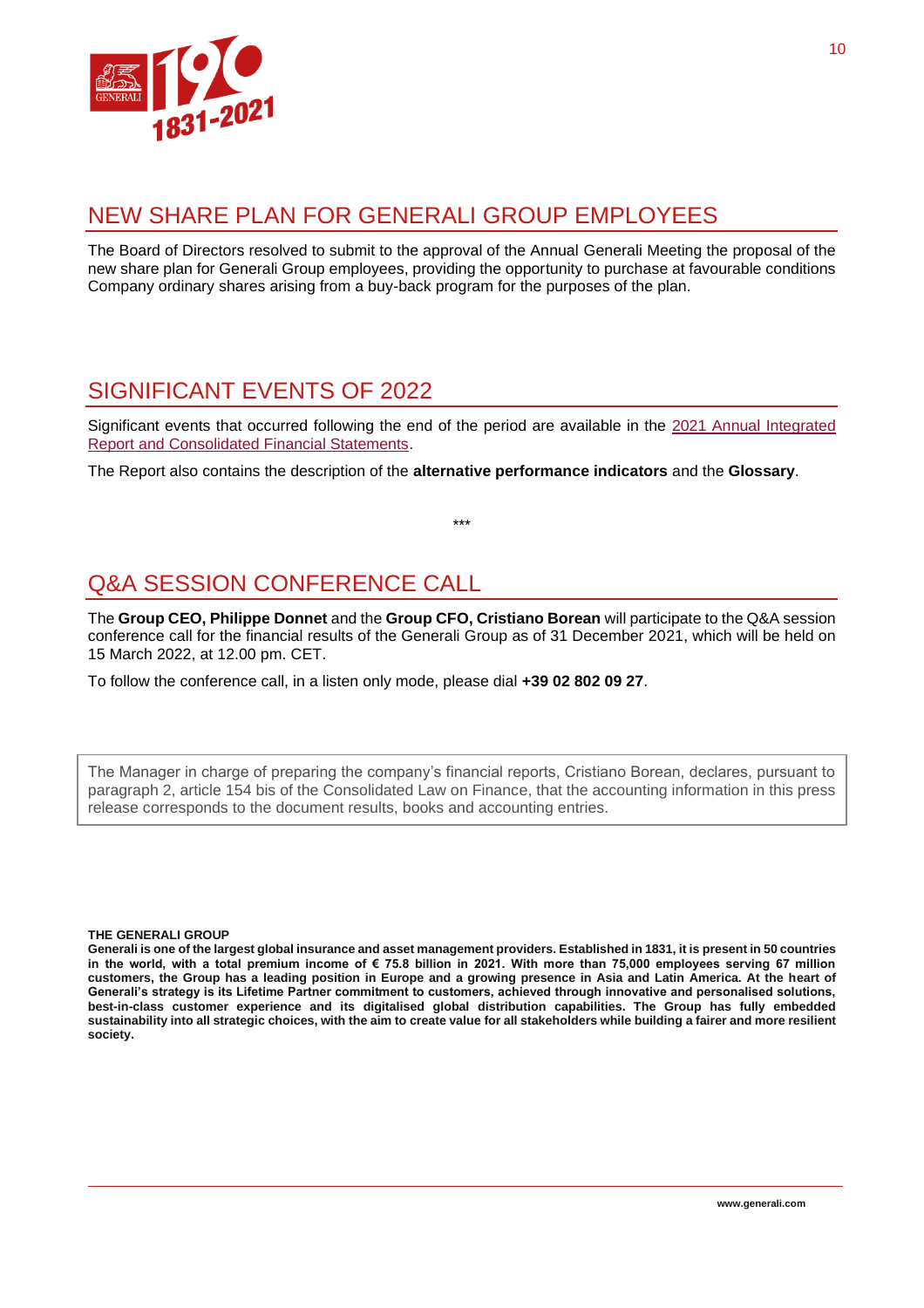

# FURTHER INFORMATION BY SEGMENT

| <b>Life segment</b>                   |                  |       |              |       |
|---------------------------------------|------------------|-------|--------------|-------|
|                                       | Operating result |       | $NBV$ $(**)$ |       |
| euro min                              | 2021             | 2020  | 2021         | 2020  |
| <b>Operating result</b>               | 2,816            | 2,627 | 2,313        | 1,856 |
| Italy                                 | 1,282            | 1,371 | 1,065        | 926   |
| France                                | 651              | 565   | 361          | 196   |
| Germany                               | 415              | 372   | 362          | 298   |
| Austria, CEE & Russia                 | 251              | 289   | 157          | 142   |
| International                         | 415              | 79    | 368          | 294   |
| Group Holding and other companies (*) | $-199$           | -48   | ٠            | -     |

(\*) The data relating to operating result also includes country adjustments.<br>(\*\*) NBV data are presented on historical basis, they include possible assets under disposal and do not isolate the contribution of companies in other companies.

#### **P&C segment**

|                                       | Operating result (*) |       | Combined Ratio (**) |       |
|---------------------------------------|----------------------|-------|---------------------|-------|
| euro min                              | 2021                 | 2020  | 2021                | 2020  |
| <b>Operating result</b>               | 2,650                | 2,456 | 90.8%               | 89.1% |
| Italy                                 | 654                  | 531   | 91.4%               | 88.3% |
| France                                | 169                  | 297   | 97.9%               | 92.7% |
| Germany                               | 634                  | 592   | 87.1%               | 86.0% |
| Austria, CEE & Russia                 | 622                  | 624   | 84.2%               | 83.9% |
| International                         | 367                  | 334   | 94.7%               | 94.8% |
| Group Holding and other companies (*) | 205                  | 79    | 92.1%               | 91.3% |
| of which Europ Assistance             | 70                   | 71    | 92.3%               | 91.0% |

(\*) The data relating to operating result also includes country adjustments.<br>(\*\*) The impact of Natural Catastrophe claims impacted the Group's Combined Ratio by 2.2 p.p. (1.5 p.p. FY2020) of which: 3.4 p.p. in Italy (3.1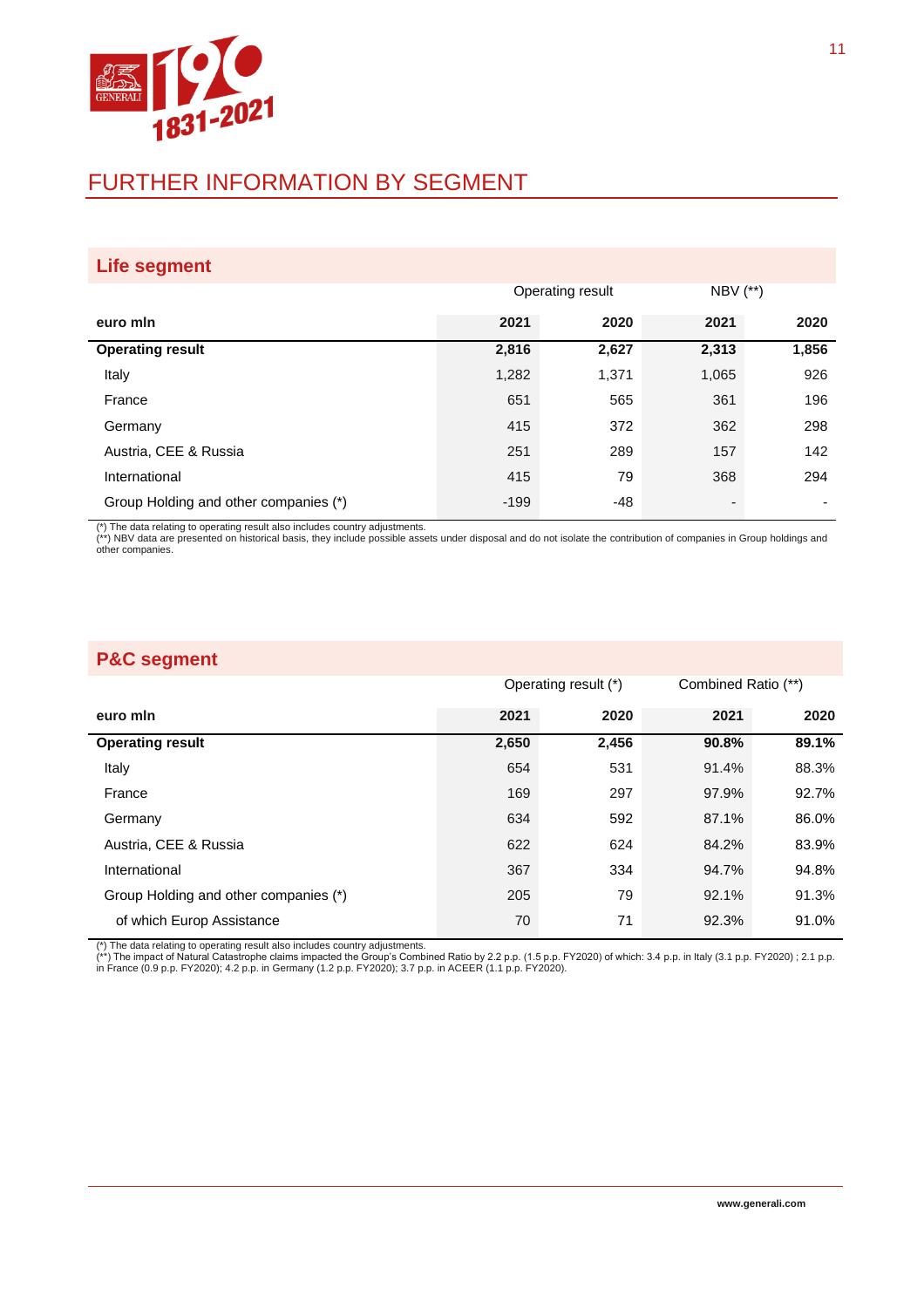

# GROUP'S BALANCE SHEET AND INCOME STATEMENT<sup>17</sup>

#### **Assets**

| (€ million)                                                                                                       | 31/12/2021 | 31/12/2020 |
|-------------------------------------------------------------------------------------------------------------------|------------|------------|
| <b>1 INTANGIBLE ASSETS</b>                                                                                        | 9,970      | 9,612      |
| 1.1 Goodwill                                                                                                      | 7.607      | 7,537      |
| 1.2 Other intangible assets                                                                                       | 2,363      | 2,075      |
| <b>2 TANGIBLE ASSETS</b>                                                                                          | 3,990      | 3,804      |
| 2.1 Land and buildings (self used)                                                                                | 2.965      | 2,764      |
| 2.2 Other tangible assets                                                                                         | 1.025      | 1,040      |
| <b>3 AMOUNTS CEDED TO REINSURERS FROM INSURANCE PROVISIONS</b>                                                    | 6,646      | 5,107      |
| <b>4 INVESTMENTS</b>                                                                                              | 527,904    | 492,522    |
| 4.1 Land and buildings (investment properties)                                                                    | 16,867     | 15,124     |
| 4.2 Investments in subsidiaries, associated companies and joint ventures                                          | 2,353      | 2,107      |
| 4.3 Held to maturity investments                                                                                  | 1.687      | 1,983      |
| 4.4 Loans and receivables                                                                                         | 31,420     | 30,856     |
| 4.5 Available for sale financial assets                                                                           | 348,572    | 337,005    |
| 4.6 Financial assets at fair value through profit or loss                                                         | 127,006    | 105,447    |
| of which financial assets where the investment risk is borne by the policyholders and related<br>to pension funds | 107,243    | 84,914     |
| <b>5 RECEIVABLES</b>                                                                                              | 13,912     | 12,101     |
| 5.1 Receivables arising out of direct insurance operations                                                        | 7,686      | 7,524      |
| 5.2 Receivables arising out of reinsurance operations                                                             | 1,999      | 1,905      |
| 5.3 Other receivables                                                                                             | 4,228      | 2,672      |
| <b>6 OTHER ASSETS</b>                                                                                             | 15,326     | 13,664     |
| 6.1 Non-current assets or disposal groups classified as held for sale                                             | 0          | 0          |
| 6.2 Deferred acquisition costs                                                                                    | 2,198      | 2,117      |
| 6.3 Deferred tax assets                                                                                           | 3,633      | 2,785      |
| 6.4 Tax receivables                                                                                               | 3,747      | 3,291      |
| 6.5 Other assets                                                                                                  | 5,748      | 5,471      |
| <b>7 CASH AND CASH EQUIVALENTS</b>                                                                                | 8.476      | 7,900      |
| <b>TOTAL ASSETS</b>                                                                                               | 586,225    | 544,710    |

 $17$  With regard to the financial statements envisaged by law, note that the statutory audit on the data has not been completed. The Group will publish the final version of the Annual Integrated Report and Consolidated Financial Statements 2021 in accordance with prevailing law, also including the Board of Statutory Auditors' Report and Independent Auditor's Reports.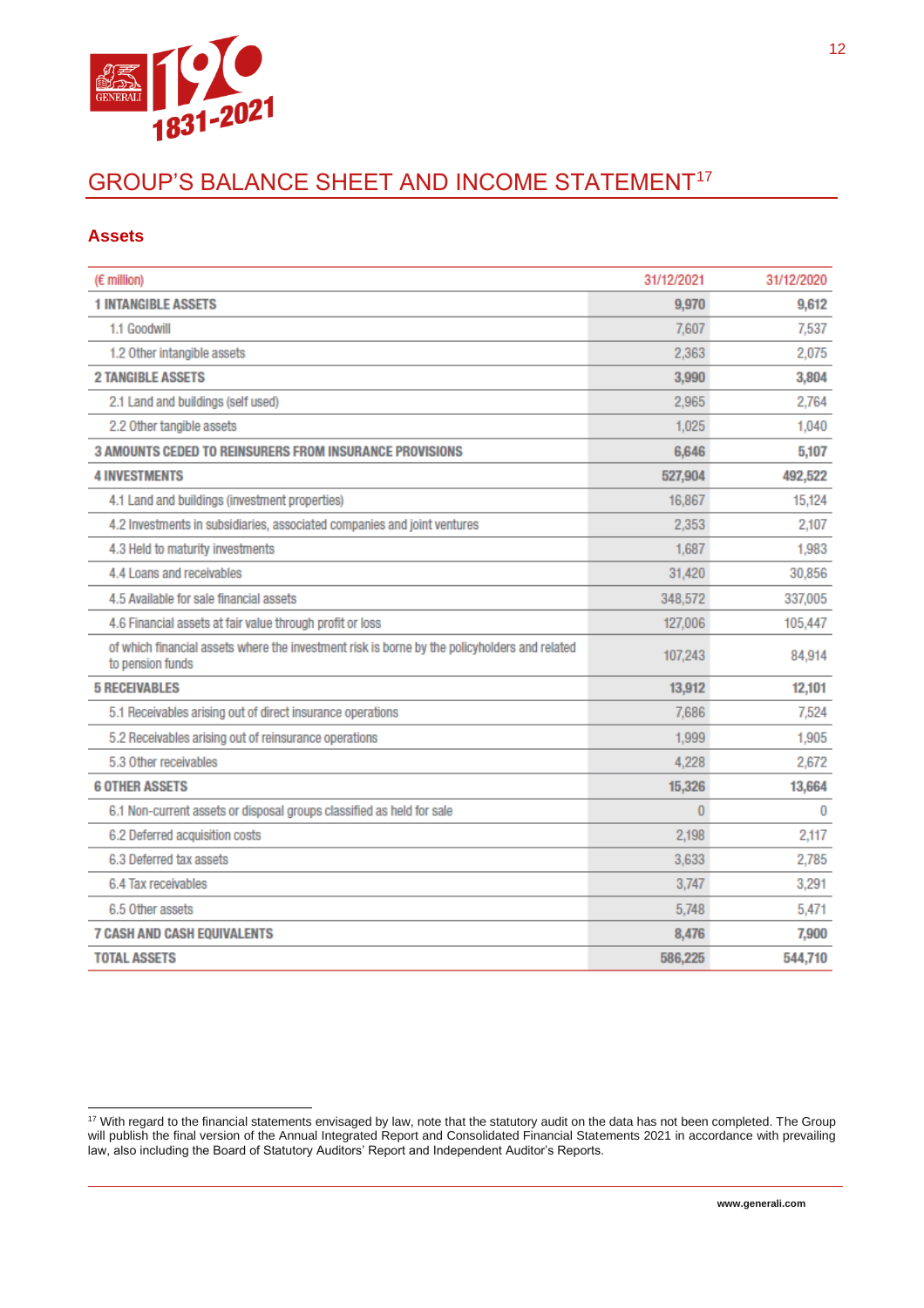

#### **Equity and liabilities**

| (€ million)                                                                                                                        | 31/12/2021 | 31/12/2020 |
|------------------------------------------------------------------------------------------------------------------------------------|------------|------------|
| <b>1 SHAREHOLDERS' EQUITY</b>                                                                                                      | 31,875     | 31,794     |
| 1.1 Shareholders' equity attributable to the Group                                                                                 | 29,308     | 30,029     |
| 1.1.1 Share capital                                                                                                                | 1,581      | 1,576      |
| 1.1.2 Other equity instruments                                                                                                     | 0          | $\bf{0}$   |
| 1.1.3 Capital reserves                                                                                                             | 7,107      | 7,107      |
| 1.1.4 Revenue reserves and other reserves                                                                                          | 12,292     | 12,848     |
| 1.1.5 (Own shares)                                                                                                                 | $-82$      | -80        |
| 1.1.6 Reserve for currency translation differences                                                                                 | $-93$      | $-549$     |
| 1.1.7 Reserve for unrealized gains and losses on available for sale financial assets                                               | 6,841      | 8,764      |
| 1.1.8 Reserve for other unrealized gains and losses through equity                                                                 | $-1,185$   | $-1,379$   |
| 1.1.9 Result of the period attributable to the Group                                                                               | 2,847      | 1,744      |
| 1.2 Shareholders' equity attributable to minority interests                                                                        | 2,568      | 1,765      |
| 1.2.1 Share capital and reserves                                                                                                   | 1,933      | 1,295      |
| 1.2.2 Reserve for unrealized gains and losses through equity                                                                       | 286        | 181        |
| 1.2.3 Result of the period attributable to minority interests                                                                      | 348        | 289        |
| <b>2 OTHER PROVISIONS</b>                                                                                                          | 2,424      | 1,772      |
| <b>3 INSURANCE PROVISIONS</b>                                                                                                      | 479,449    | 442,330    |
| of which insurance provisions for policies where the investment risk is borne by the<br>policyholders and related to pension funds | 102,481    | 80,370     |
| <b>4 FINANCIAL LIABILITIES</b>                                                                                                     | 47,713     | 44,068     |
| 4.1 Financial liabilities at fair value through profit or loss                                                                     | 9,317      | 7,198      |
| of which financial liabilities where the investment risk is borne by the policyholders and<br>related to pension funds             | 6,038      | 5,281      |
| 4.2 Other financial liabilities                                                                                                    | 38,396     | 36,871     |
| of which subordinated liabilities                                                                                                  | 8,760      | 7,681      |
| <b>5 PAYABLES</b>                                                                                                                  | 13,250     | 13,184     |
| 5.1 Payables arising out of direct insurance operations                                                                            | 5,502      | 5,080      |
| 5.2 Payables arising out of reinsurance operations                                                                                 | 1,460      | 1,254      |
| 5.3 Other payables                                                                                                                 | 6,288      | 6,851      |
| <b>6 OTHER LIABILITIES</b>                                                                                                         | 11,512     | 11,561     |
| 6.1 Liabilities directly associated with non-current assets and disposal groups classified as<br>held for sale                     | 0          | $\bf{0}$   |
| 6.2 Deferred tax liabilities                                                                                                       | 3,815      | 3,871      |
| 6.3 Tax payables                                                                                                                   | 2,134      | 1,768      |
| 6.4 Other liabilities                                                                                                              | 5,564      | 5,921      |
| TOTAL SHAREHOLDERS' EQUITY AND LIABILITIES                                                                                         | 586,225    | 544,710    |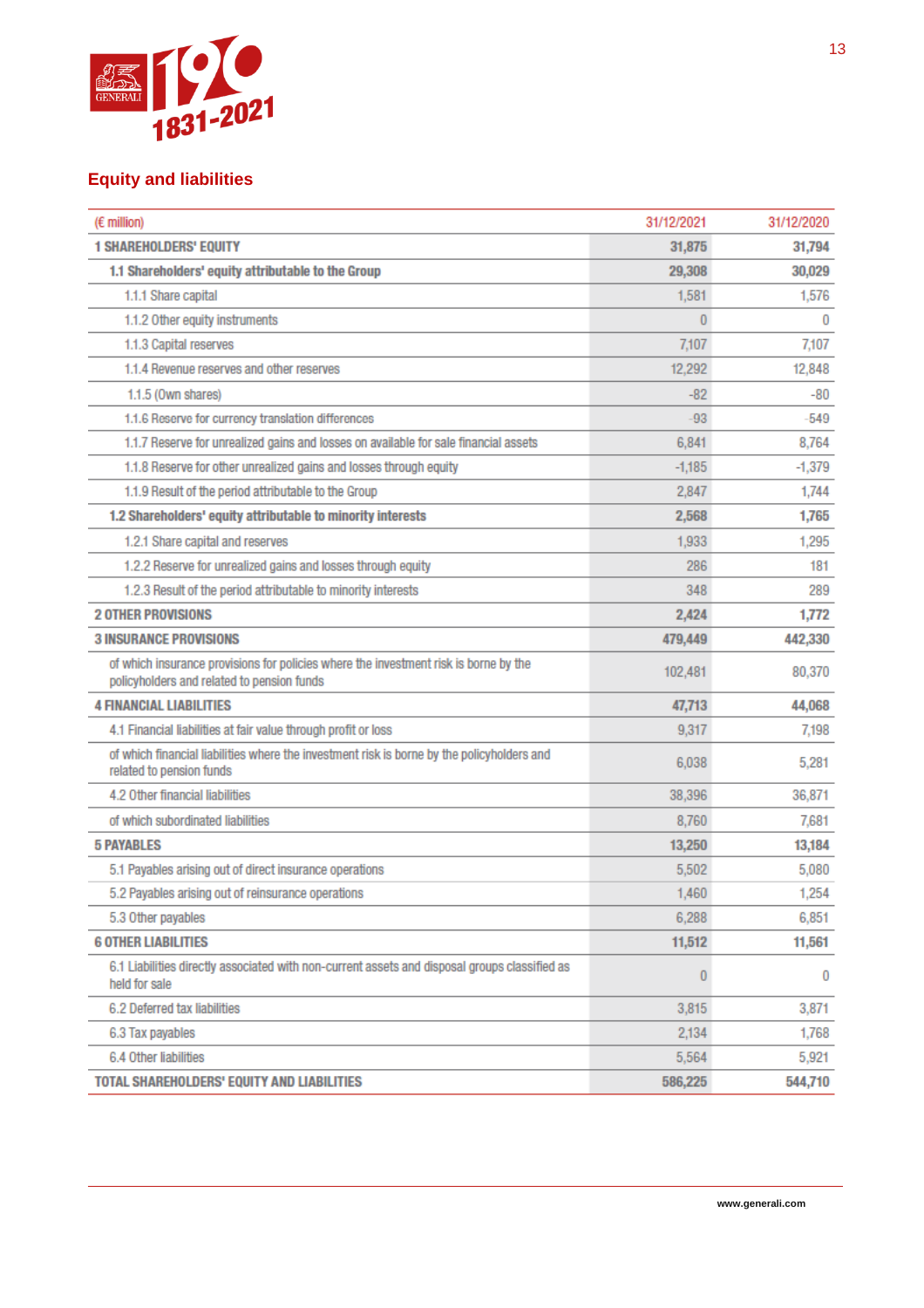

#### **Income statements**

| $(E$ million)                                                                                                                          | 31/12/2021 | 31/12/2020 |
|----------------------------------------------------------------------------------------------------------------------------------------|------------|------------|
| 1.1 Net earned premiums                                                                                                                | 70,684     | 64,468     |
| 1.1.1 Gross earned premiums                                                                                                            | 73,985     | 67,393     |
| 1.1.2 Earned premiums ceded                                                                                                            | $-3,301$   | $-2,926$   |
| 1.2 Fee and commission income and income from financial service activities                                                             | 1.953      | 1,504      |
| 1.3 Net income from financial instruments at fair value through profit or loss                                                         | 8.834      | 1.778      |
| of which net income from financial instruments where the investment risk is borne by the<br>policyholders and related to pension funds | 9.222      | 1.614      |
| 1.4 Income from subsidiaries, associated companies and joint ventures                                                                  | 245        | 143        |
| 1.5 Income from other financial instruments and land and buildings (investment properties)                                             | 13.164     | 13.679     |
| 1.5.1 Interest income                                                                                                                  | 7.449      | 7.713      |
| 1.5.2 Other income                                                                                                                     | 3,221      | 2,458      |
| 1.5.3 Realized gains                                                                                                                   | 2.409      | 3,378      |
| 1.5.4 Unrealized gains and reversal of impairment losses                                                                               | 86         | 129        |
| 1.6 Other income                                                                                                                       | 4.209      | 3,670      |
| <b>1 TOTAL INCOME</b>                                                                                                                  | 99,088     | 85,242     |
| 2.1 Net insurance benefits and claims                                                                                                  | $-72.971$  | $-60.011$  |
| 2.1.1 Claims paid and change in insurance provisions                                                                                   | -75.779    | $-62,056$  |
| 2.1.2 Reinsurers' share                                                                                                                | 2,808      | 2,045      |
| 2.2 Fee and commission expenses and expenses from financial service activities                                                         | $-784$     | $-677$     |
| 2.3 Expenses from subsidiaries, associated companies and joint ventures                                                                | $-10$      | $-102$     |
| 2.4 Expenses from other financial instruments and land and buildings (investment properties)                                           | $-2.203$   | $-3,887$   |
| 2.4.1 Interest expense                                                                                                                 | $-736$     | $-837$     |
| 2.4.2 Other expenses                                                                                                                   | $-455$     | -411       |
| 2.4.3 Realized losses                                                                                                                  | $-476$     | $-1,458$   |
| 2.4.4 Unrealized losses and impairment losses                                                                                          | $-536$     | $-1,181$   |
| 2.5 Acquisition and administration costs                                                                                               | $-12,658$  | $-11,643$  |
| 2.5.1 Commissions and other acquisition costs                                                                                          | $-9.520$   | $-8.734$   |
| 2.5.2 Investment management expenses                                                                                                   | $-304$     | -167       |
| 2.5.3 Other administration costs                                                                                                       | $-2.835$   | $-2.742$   |
| 2.6 Other expenses                                                                                                                     | $-5.883$   | $-5,534$   |
| <b>2 TOTAL EXPENSES</b>                                                                                                                | $-94,509$  | $-81,852$  |
| <b>EARNINGS REFORE TAXES</b>                                                                                                           | 4,580      | 3,390      |
| 3 Income taxes                                                                                                                         | $-1,384$   | -1,175     |
| <b>EARNINGS AFTER TAXES</b>                                                                                                            | 3,195      | 2,215      |
| <b>4 RESULT OF DISCONTINUED OPERATIONS</b>                                                                                             | $\bf{0}$   | $-183$     |
| <b>CONSOLIDATED RESULT OF THE PERIOD</b>                                                                                               | 3,195      | 2,032      |
| Result of the period attributable to the Group                                                                                         | 2,847      | 1,744      |
| Result of the period attributable to minority interests                                                                                | 348        | 289        |
| <b>EARNINGS PER SHARE:</b>                                                                                                             |            |            |
| Earnings per share (in €)                                                                                                              | 1.81       | 1.11       |
| From continuing operation                                                                                                              | 1.81       | 1.23       |
| Diluted earnings per share (in $\epsilon$ )                                                                                            | 1.78       | 1.09       |
| From continuing operation                                                                                                              | 1.78       | 1.21       |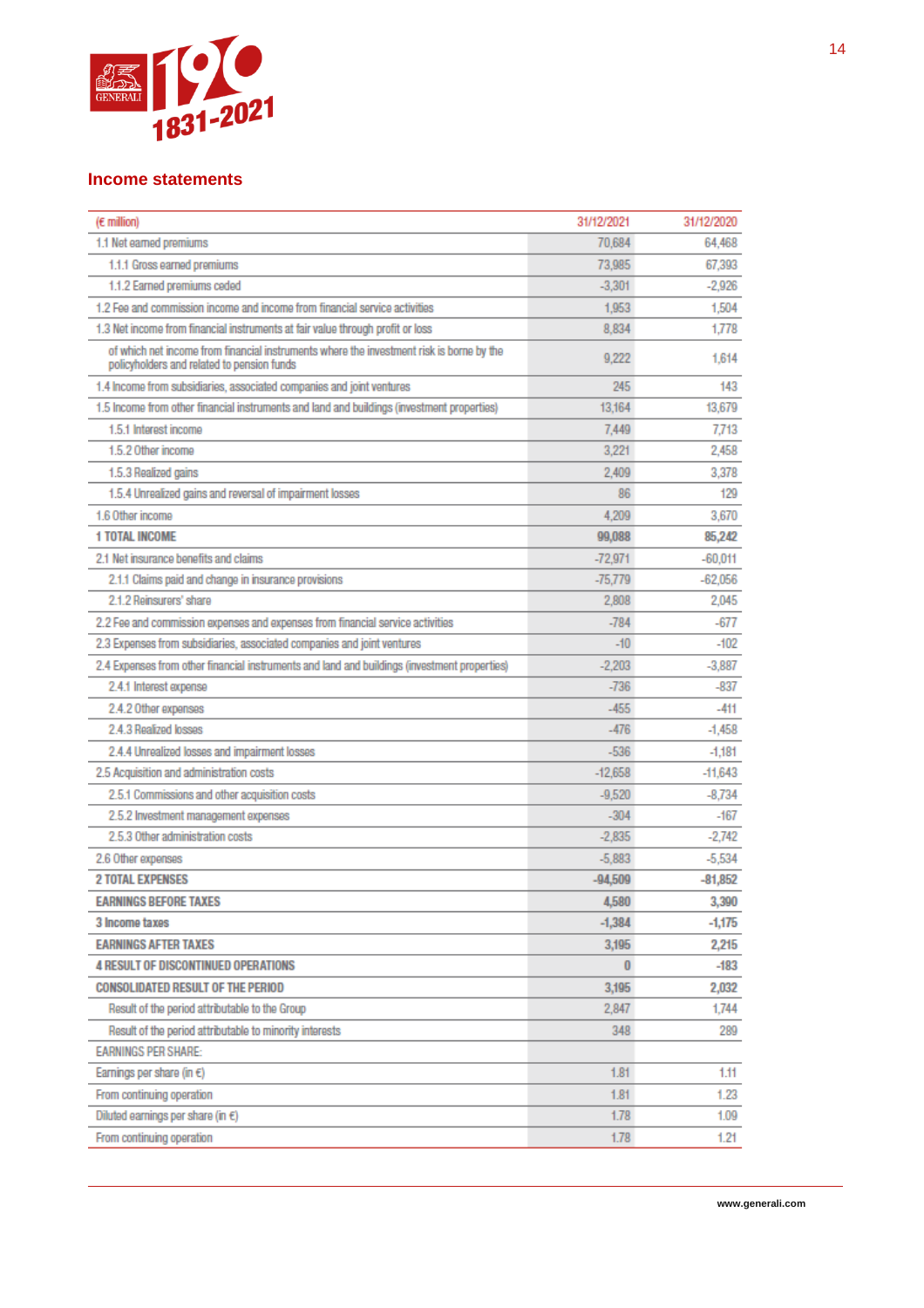

# PARENT COMPANY'S BALANCE SHEET AND INCOME STATEMENT<sup>18</sup>

#### **BALANCE SHEET**

(in thousands euro)

**BALANCE SHEET**  $\operatorname{\textbf{ASSETS}}$ 

|                                                                  |                |              | Year 2021  |             | Year 2020   |
|------------------------------------------------------------------|----------------|--------------|------------|-------------|-------------|
|                                                                  |                |              |            |             |             |
| SUBSCRIBED CAPITAL UNPAID<br>Α                                   |                |              |            | $\mathbf 0$ | $\mathbf 0$ |
| of which called-up capital                                       |                | 0            |            |             |             |
|                                                                  |                |              |            |             |             |
| <b>INTANGIBLE ASSETS</b><br>В.                                   |                |              |            |             |             |
|                                                                  |                |              |            |             |             |
| 1. Acquisition commissions to be amortised                       |                |              |            |             |             |
| a) life business                                                 | 0              |              |            |             |             |
| b) non-life business                                             | $\mathbf{0}$   | 0            |            |             |             |
| 2. Other acquisition costs                                       |                | 0            |            |             |             |
| 3. Formation and development expenses                            |                | $\mathbf 0$  |            |             |             |
| 4. Goodwill                                                      |                | 0            |            |             |             |
| 5. Other intangible assets                                       |                | 37,091       |            | 37,091      | 36.293      |
|                                                                  |                |              |            |             |             |
| C.<br><b>INVESTMENTS</b>                                         |                |              |            |             |             |
| $\mathbf I$<br>L and and Buildings                               |                | 541          |            |             |             |
| 1. Property used for own activities                              |                | 69,448       |            |             |             |
| 2. Property used by third parties<br>3. Other properties         |                | 0            |            |             |             |
| 4. Other realty rights                                           |                | 0            |            |             |             |
| 5. Assets in progress and payments on account                    |                | 2,810        | 72,799     |             |             |
| Investments in affiliated comparies and other shareholdings<br>П |                |              |            |             |             |
| 1. Interests in                                                  |                |              |            |             |             |
| a) parent companies                                              | 0              |              |            |             |             |
| b) affiliated companies                                          | 32,638,797     |              |            |             |             |
| c) affiliates of parent companies                                | 0              |              |            |             |             |
| d) associated companies                                          | 204,251        |              |            |             |             |
| e) other                                                         | 15,162         | 32, 858, 211 |            |             |             |
| 2. Debt securities issued by                                     |                |              |            |             |             |
| a) parent companies                                              | 0              |              |            |             |             |
| b) affiliated companies                                          | $\Omega$       |              |            |             |             |
| c) affiliates of parent companies                                | 0              |              |            |             |             |
| d) associated companies                                          | $\mathbf 0$    |              |            |             |             |
| e) other                                                         | 0              | 0            |            |             |             |
| 3. Loans to                                                      |                |              |            |             |             |
| a) parent companies                                              | 0              |              |            |             |             |
| b) affiliated companies                                          | 1,732,633<br>0 |              |            |             |             |
| c) affiliates of parent companies<br>d) associated companies     | 0              |              |            |             |             |
| e) other                                                         | 0              | 1,732,633    | 34,590,844 |             |             |
|                                                                  |                |              |            |             |             |
|                                                                  |                |              |            |             |             |
|                                                                  |                |              |            | 37.091      | 36.293      |
|                                                                  |                |              |            |             |             |

<sup>&</sup>lt;sup>18</sup> With regard to the financial statements envisaged by law, note that the statutory audit on the data has not been completed. The Group will publish the final version of the Proposal of Management Report and Financial Statements of Parent Company 2021 in accordance with prevailing law.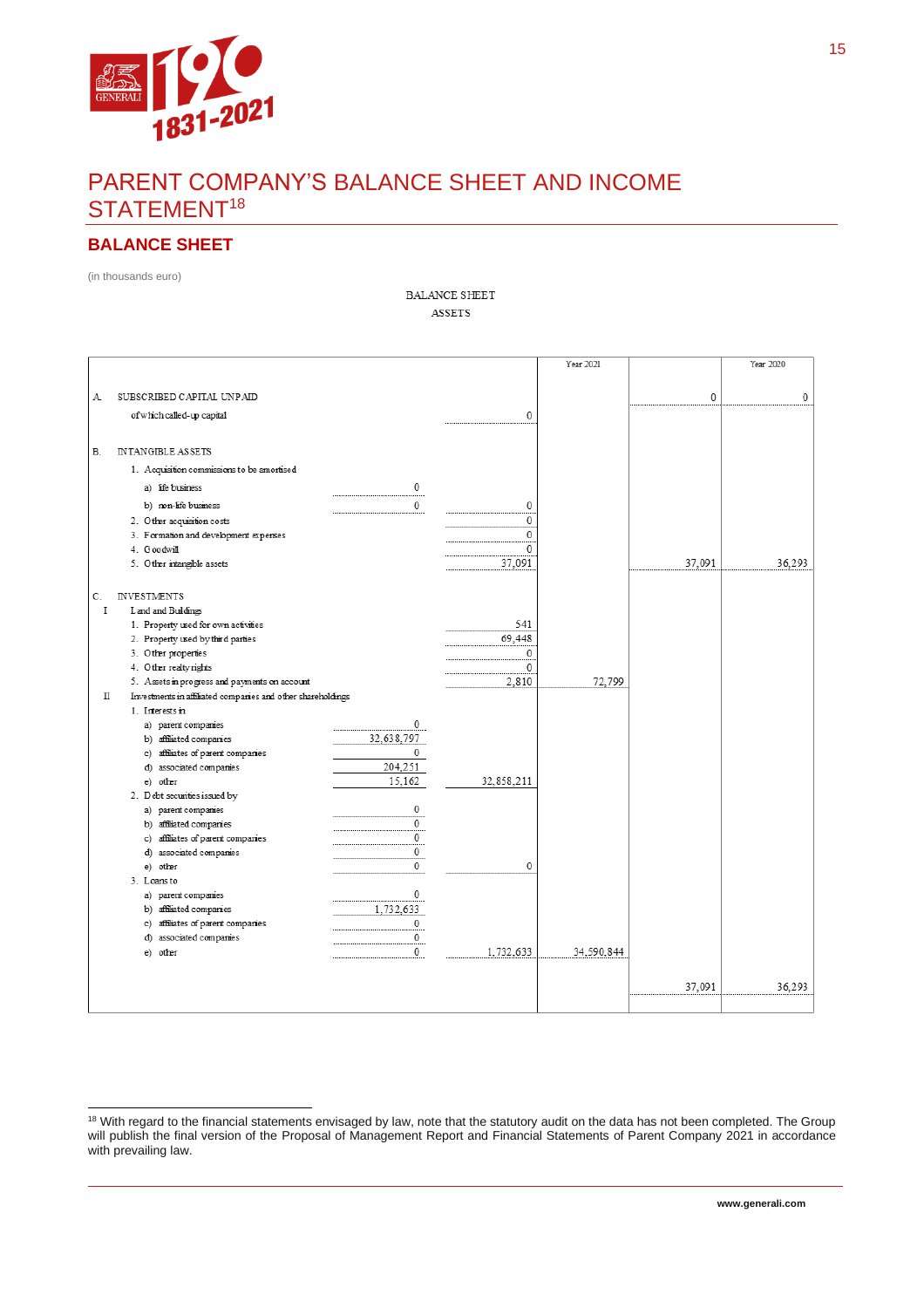

|                     |                                                                                                                                                                                                                                                                                                         |                  |                          | Year 2021               |            | Year 2020  |
|---------------------|---------------------------------------------------------------------------------------------------------------------------------------------------------------------------------------------------------------------------------------------------------------------------------------------------------|------------------|--------------------------|-------------------------|------------|------------|
| C.                  | INVESTMENTS (follows)                                                                                                                                                                                                                                                                                   |                  |                          |                         |            |            |
| Ш                   | Other financial investments                                                                                                                                                                                                                                                                             |                  |                          |                         |            |            |
|                     | 1. Equities                                                                                                                                                                                                                                                                                             |                  |                          |                         |            |            |
|                     | a) quoted shares                                                                                                                                                                                                                                                                                        | 16,887           |                          |                         |            |            |
|                     | b) unquoted shares                                                                                                                                                                                                                                                                                      | 9,078            |                          |                         |            |            |
|                     | c) other interests                                                                                                                                                                                                                                                                                      | 7,905            | 33,869                   |                         |            |            |
|                     | 2. Shares in common investment funds                                                                                                                                                                                                                                                                    |                  | 3,631,148                |                         |            |            |
|                     | 3. Debt securities and other fixed-income securities                                                                                                                                                                                                                                                    |                  |                          |                         |            |            |
|                     | a) quoted                                                                                                                                                                                                                                                                                               | 1,704,460        |                          |                         |            |            |
|                     | b) unquoted                                                                                                                                                                                                                                                                                             | 28,558           |                          |                         |            |            |
|                     | c) convertible bonds                                                                                                                                                                                                                                                                                    | 250              | 1,733,268                |                         |            |            |
|                     | 4. Loans                                                                                                                                                                                                                                                                                                |                  |                          |                         |            |            |
|                     | a) mortgage loans                                                                                                                                                                                                                                                                                       | $\boldsymbol{0}$ |                          |                         |            |            |
|                     | b) loans on policies                                                                                                                                                                                                                                                                                    | 530              |                          |                         |            |            |
|                     | c) other loans                                                                                                                                                                                                                                                                                          | 147              | 677                      |                         |            |            |
|                     | 5. Participation in investment pools                                                                                                                                                                                                                                                                    |                  | $\mathbf{0}$             |                         |            |            |
|                     | 6. Deposits with credit institutions                                                                                                                                                                                                                                                                    |                  | 193,990                  |                         |            |            |
|                     | 7. Other                                                                                                                                                                                                                                                                                                |                  | $\Omega$                 | 5,592,953               |            |            |
| IV                  | Deposits with ceding companies                                                                                                                                                                                                                                                                          |                  |                          | 4,650,990               | 44,907,586 | 43,795,254 |
| D.<br>I<br>$\rm II$ | INVESTIMENTS FOR THE BENEFIT OF LIFE-ASSURANCE POLICYHOLDERS WHO BEAR<br>THE INVESTMENT RISK AND RELATING TO THE ADMINISTRATION OF PENSION FUNDS<br>- Investiments relating to contracts linked to investments funds and market index<br>- Investiments relating to the administration of pension funds |                  |                          | 213.620<br>$\mathbf{0}$ | 213,620    | 191,392    |
| D.bis               | REINSURANCE AMOUNTS OF TECHNICAL PROVISIONS<br>I NON-LIFE INSURANCE BUSINESS                                                                                                                                                                                                                            |                  |                          |                         |            |            |
|                     | 1. Provision for unearned premiums                                                                                                                                                                                                                                                                      |                  | 208,060                  |                         |            |            |
|                     | 2. Provision for claims outstanding                                                                                                                                                                                                                                                                     |                  | 1,387,868                |                         |            |            |
|                     | 3. Provision for profit sharing and premium refunds                                                                                                                                                                                                                                                     |                  | $\mathbf{0}$<br>$\Omega$ |                         |            |            |
|                     | 4. Other technical provisions<br><b>II - LIFE INSURANCE BUSINESS</b>                                                                                                                                                                                                                                    |                  |                          | 1,595,928               |            |            |
|                     | 1. Mathematical provision                                                                                                                                                                                                                                                                               |                  | 144,689                  |                         |            |            |
|                     | Unearned premium provision for supplementary coverage<br>2.                                                                                                                                                                                                                                             |                  | 35,269                   |                         |            |            |
|                     | 3. Provision for claims outstanding                                                                                                                                                                                                                                                                     |                  | 413,254                  |                         |            |            |
|                     | 4. Provision for profit sharing and premium refunds                                                                                                                                                                                                                                                     |                  | 1,127                    |                         |            |            |
|                     | 5.<br>Other provisions                                                                                                                                                                                                                                                                                  |                  | 334                      |                         |            |            |
|                     | 6. Provisions for policies where the investment risk                                                                                                                                                                                                                                                    |                  |                          |                         |            |            |
|                     | is borne by the policyholders and relating                                                                                                                                                                                                                                                              |                  |                          |                         |            |            |
|                     | to the administration of pension funds                                                                                                                                                                                                                                                                  |                  | 35,334                   | 630,008                 | 2,225,936  | 1,382,559  |
|                     |                                                                                                                                                                                                                                                                                                         |                  |                          |                         |            |            |
|                     |                                                                                                                                                                                                                                                                                                         |                  |                          |                         | 47,384,233 | 45,405,498 |
|                     |                                                                                                                                                                                                                                                                                                         |                  |                          |                         |            |            |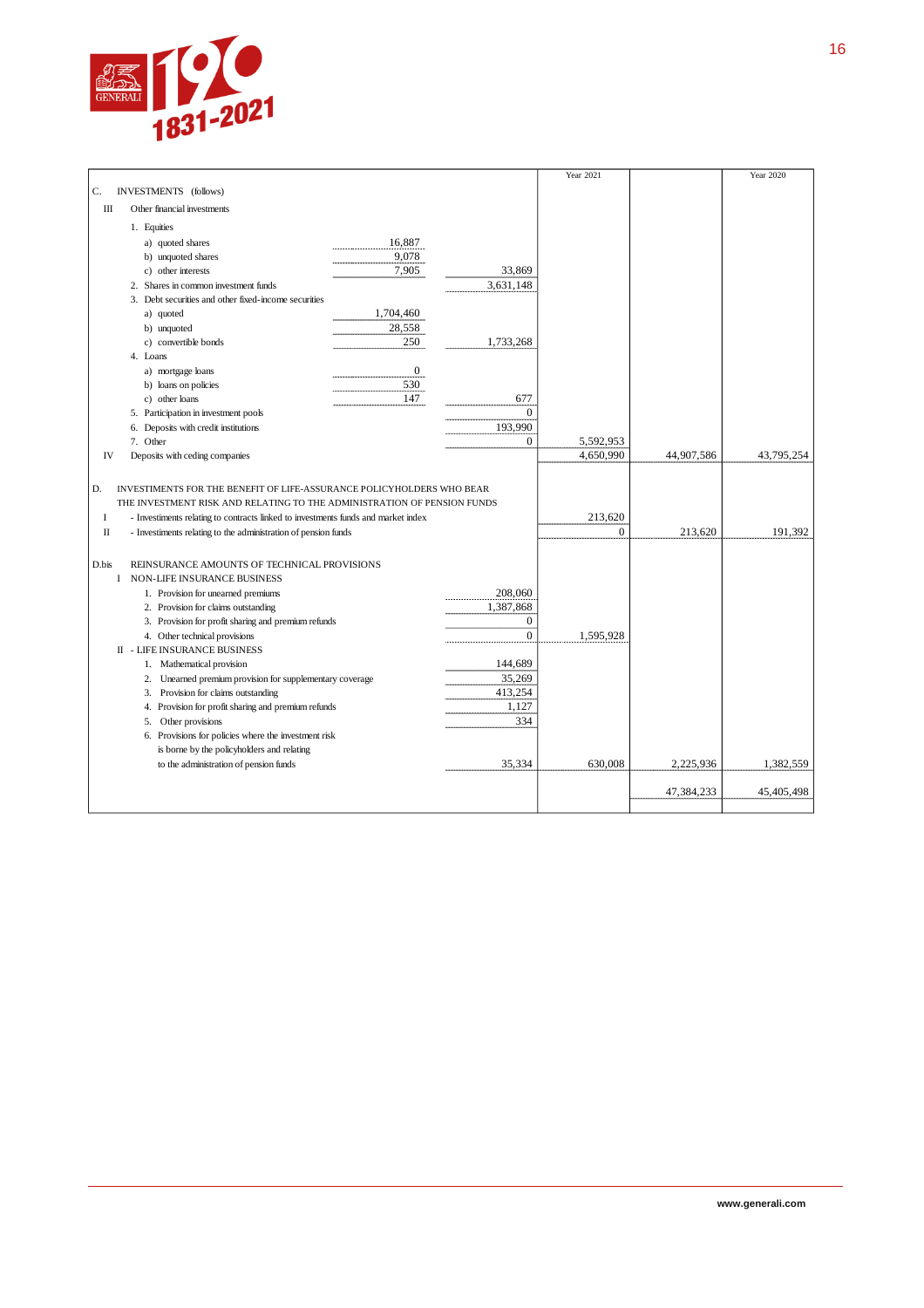

|    |                                                             |                     |                | Year 2021 |            | Year 2020  |
|----|-------------------------------------------------------------|---------------------|----------------|-----------|------------|------------|
| E. | <b>RECEIVABLES</b>                                          |                     |                |           |            |            |
| 1  | Receivables arising out of direct insurance operations      |                     |                |           |            |            |
|    | 1. Policyholders                                            |                     |                |           |            |            |
|    | a) for premiums - current year                              | 173,622             |                |           |            |            |
|    | b) for premiums - previous years                            | 13,210              | 186,832        |           |            |            |
|    | 2. Insurance intermediaries                                 |                     | 15,419         |           |            |            |
|    | 3. Current accounts with insurance companies                |                     | 1,208          |           |            |            |
|    | 4. Policyholders and third parties for recoveries           |                     | 7,033          | 210,493   |            |            |
| П  | Receivables arising out of reinsurance operations           |                     |                |           |            |            |
|    | 1. Reinsurance companies                                    |                     | 693,819        |           |            |            |
|    | 2. Reinsurance intermediaries                               |                     | 32,669         | 726,488   |            |            |
| Ш  | - Other receivables                                         |                     |                | 935,241   | 1,872,221  | 1,636,747  |
|    |                                                             |                     |                |           |            |            |
| F. | <b>OTHER ASSETS</b>                                         |                     |                |           |            |            |
| I  | - Tangible assets and stocks                                |                     |                |           |            |            |
|    | 1. Furniture, office equipment, internal transport vehicles |                     | 281            |           |            |            |
|    | 2. Vehicles listed in public registers                      |                     | 982            |           |            |            |
|    | 3. Equipment and appliances                                 |                     | $\overline{0}$ |           |            |            |
|    | 4. Stocks and other goods                                   |                     | 451            | 1,714     |            |            |
| П  | Cash at bank and in hand                                    |                     |                |           |            |            |
|    | 1. Bank and postal deposits                                 |                     | 366,647        |           |            |            |
|    | 2. Cheques and cash in hand                                 |                     | 96             | 366,742   |            |            |
| IV | Other                                                       |                     |                |           |            |            |
|    | 1. Deferred reinsurance items                               |                     | 1,778          |           |            |            |
|    | 2. Miscellaneous assets                                     |                     | 80,790         | 82,568    | 451,024    | 615,944    |
|    |                                                             |                     |                |           |            |            |
| G. | PREPAYMENTS AND ACCRUED INCOME                              |                     |                |           |            |            |
|    | 1. Interests                                                |                     |                | 51,522    |            |            |
|    | 2. Rents                                                    |                     |                | 495       |            |            |
|    | 3. Other prepayments and accrued income                     |                     |                | 71,774    | 123,791    | 136,407    |
|    |                                                             |                     |                |           |            |            |
|    |                                                             | <b>TOTAL ASSETS</b> |                |           | 49,831,269 | 47,794,598 |
|    |                                                             |                     |                |           |            |            |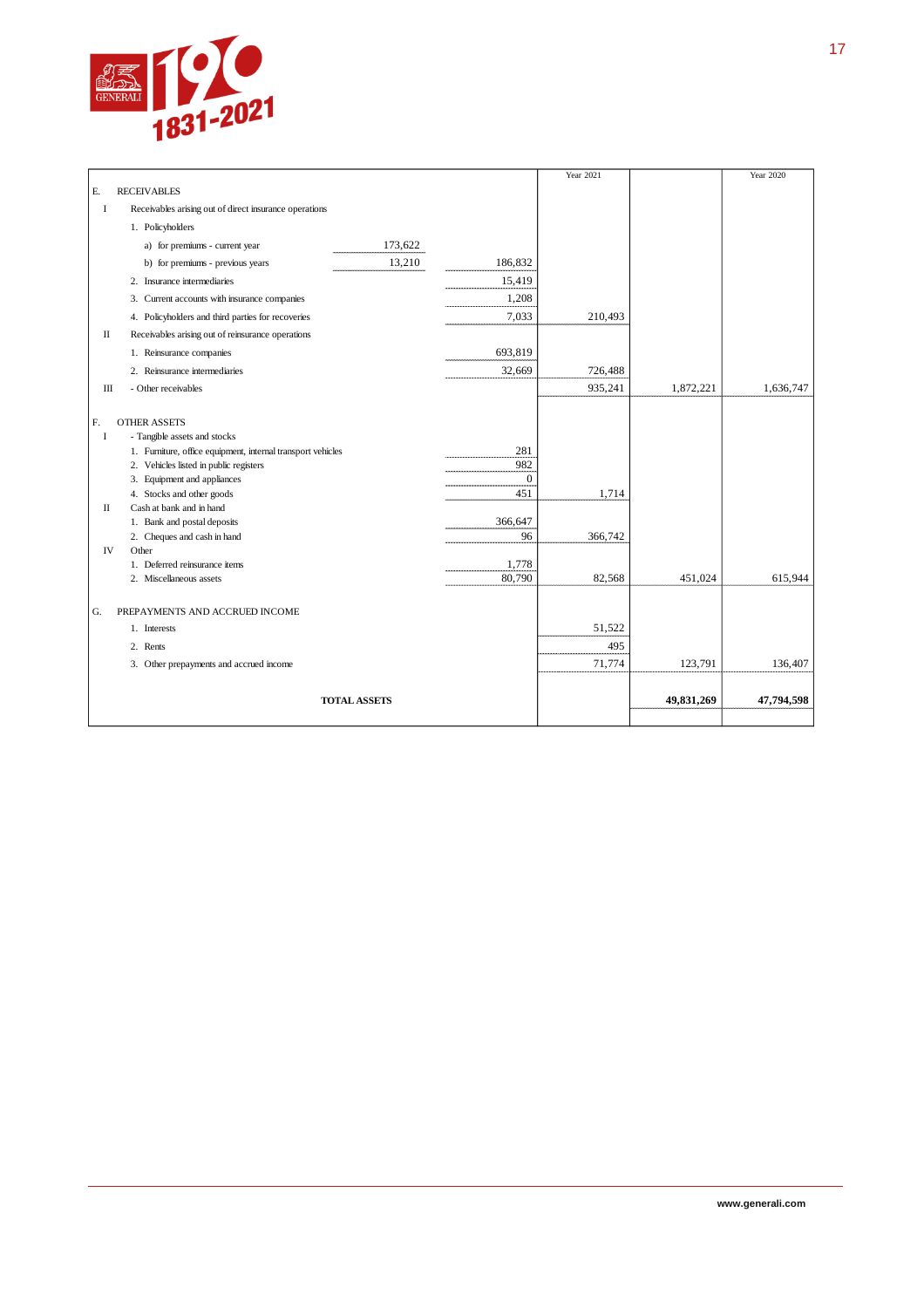

#### BALANCE SHEET LIABILITIES AND SHAREHOLDERS' FUNDS

|                                                                                    | Year 2021    |            | Year 2020    |
|------------------------------------------------------------------------------------|--------------|------------|--------------|
| <b>SHAREHOLDERS' FUNDS</b><br>А.                                                   |              |            |              |
| I<br>- Subscribed capital or equivalent funds                                      | 1,581,069    |            |              |
| П<br>- Share premium account                                                       | 3,568,250    |            |              |
| - Revaluation reserve<br>Ш                                                         | 2,010,835    |            |              |
| IV<br>- Legal reserve                                                              | 316,214      |            |              |
| V<br>- Statutory reserve                                                           | 0            |            |              |
| VI<br>- Reserve for parent company shares                                          | $\Omega$     |            |              |
| VII<br>- Other reserve                                                             | 8,673,990    |            |              |
| <b>VIII</b><br>- Profit or loss brought forward                                    | $\mathbf{0}$ |            |              |
| $\ensuremath{\text{IX}}\xspace$<br>- Profit or loss for the financial year         | 1,846,867    |            |              |
| $\mathbf X$<br>- Negative reserve for own shares held                              | 76,178       | 17,921,047 | 17, 191, 212 |
|                                                                                    |              |            |              |
| В.<br>SUBORDINATED LIABILITIES                                                     |              | 8,334,498  | 7,796,307    |
|                                                                                    |              |            |              |
| C.<br><b>TECHNICAL PROVISIONS</b>                                                  |              |            |              |
| - NON-LIFE INSURANCE BUSINESS<br>1                                                 |              |            |              |
| 468,791<br>Provision for unearned premiums<br>1.                                   |              |            |              |
| 4,245,706<br>2.<br>Provision for claims outstanding                                |              |            |              |
| 3.<br>Provision for profit sharing and premium refunds<br>$\boldsymbol{0}$         |              |            |              |
| $\Omega$<br>4.<br>Other provisions                                                 |              |            |              |
| 743<br>Equalisation provision<br>5.                                                | 4,715,239    |            |              |
|                                                                                    |              |            |              |
| $\scriptstyle\rm II$<br>- LIFE INSURANCE BUSINESS                                  |              |            |              |
| 2,804,008<br>1. Mathematical provision                                             |              |            |              |
| 63,118<br>2. Unearned premium provision for supplementary coverage                 |              |            |              |
| 3. Provision for claims outstanding<br>1,654,833                                   |              |            |              |
| 92,373<br>4. Provision for profit sharing and premium refunds                      |              |            |              |
| 229,707<br>5. Other provisions                                                     | 4,844,038    | 9.559.278  | 7,566,987    |
|                                                                                    |              |            |              |
| PROVISIONS FOR POLICIES WHERE THE INVESTMENT RISK IS BORNE BY THE<br>D.            |              |            |              |
| POLICYHOLDER AND RELATING TO THE ADMINISTRATION OF PENSION FUNDS                   |              |            |              |
| <b>I</b><br>Provisions relating to contracts linked to                             |              |            |              |
| investments funds and market index                                                 | 244,273      |            |              |
| $\scriptstyle\rm II$<br>Provisions relating to the administration of pension funds | $\theta$     | 244,273    | 230,320      |
|                                                                                    |              |            |              |
|                                                                                    |              | 36,059,096 | 32,784,826   |
|                                                                                    |              |            |              |
|                                                                                    |              |            |              |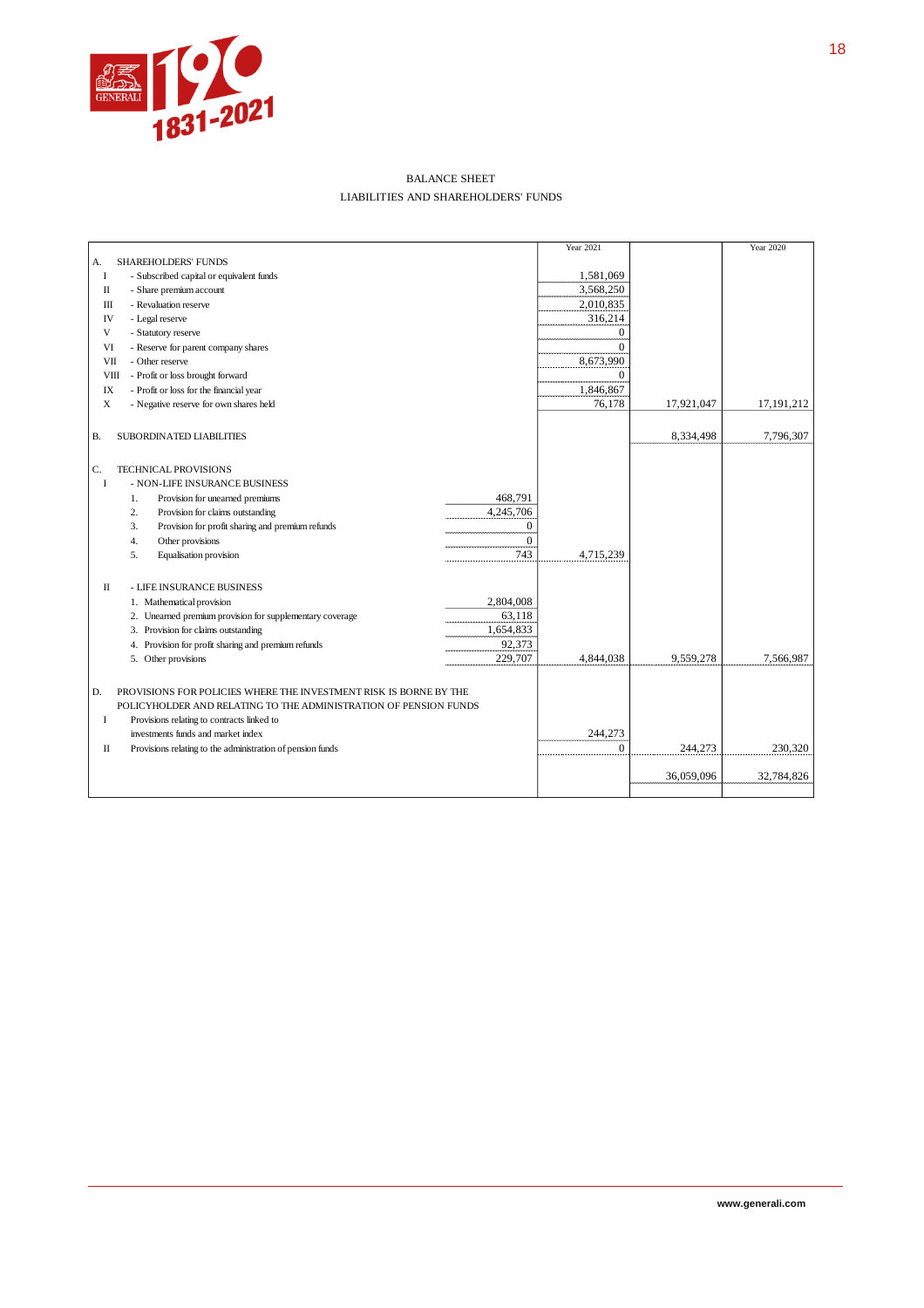

|             |                                                       |           | Year 2021    |            | Year 2020    |
|-------------|-------------------------------------------------------|-----------|--------------|------------|--------------|
| E.          | PROVISIONS FOR OTHER RISKS AND CHARGES                |           |              |            |              |
|             | 1.<br>Provision for pensions and similar obligations  |           | $\mathbf{0}$ |            |              |
|             | Provisions for taxation<br>2.                         |           | 239          |            |              |
|             | 3.<br>Other provisions                                |           | 177,030      | 177,270    | 164,080      |
|             |                                                       |           |              |            |              |
| F.          | DEPOSITS RECEIVED FROM REINSURERS                     |           |              | 639,811    | 506,389      |
|             |                                                       |           |              |            |              |
|             |                                                       |           |              |            |              |
| G.          | <b>PAYABLES</b>                                       |           |              |            |              |
| 1           | - Payables arising out of direct insurance operations |           |              |            |              |
|             | 1. Insurance intermediaries                           | 35.492    |              |            |              |
|             | 2. Current accounts with insurance companies          | 8.456     |              |            |              |
|             | 3. Premium deposits and premiums due to policyholders | 12,734    |              |            |              |
|             | 4. Guarantee funds in favour of policyholders         | $\theta$  | 56,682       |            |              |
| П           | Payables arising out of reinsurance operations        |           |              |            |              |
|             | 1. Reinsurance companies                              | 384,510   |              |            |              |
|             | 2. Reinsurance intermediaries                         | 37,444    | 421,954      |            |              |
| Ш           | - Bond issues                                         |           | 2,692,000    |            |              |
| IV          | - Amounts owed to credit institutions                 |           | 972,893      |            |              |
| V           | - Loans guaranteed by mortgages                       |           | $\Omega$     |            |              |
| VI          | - Other financial liabilities                         |           | 5,691,399    |            |              |
| VII         | - Provisions for severance pay                        |           | 1,339        |            |              |
| <b>VIII</b> | - Other Payables                                      |           |              |            |              |
|             | 1. Premium taxes                                      | 3,104     |              |            |              |
|             | 2. Other tax liabilities                              | 30,241    |              |            |              |
|             | 3. Social security                                    | 5,213     |              |            |              |
|             | 4. Sundry creditors                                   | 2,602,397 | 2,640,956    |            |              |
| IX          | - Other liabilities                                   |           |              |            |              |
|             | 1. Deferred reinsurance items                         | 3,090     |              |            |              |
|             | 2. Commissions for premiums in course of collection   | 21,369    |              |            |              |
|             | 3. Miscellaneous liabilities                          | 211,800   | 236,259      | 12,713,483 | 14, 107, 451 |
|             |                                                       |           |              |            |              |
|             |                                                       |           |              | 49,589,659 | 47,562,746   |
|             |                                                       |           |              |            |              |

|    |                |                                           | Year 2021 |            | Year 2020  |
|----|----------------|-------------------------------------------|-----------|------------|------------|
| Н. |                | ACCRUALS AND DEFERRED INCOME              |           |            |            |
|    |                | Interests                                 | 209,795   |            |            |
|    | $\gamma$<br>z. | Rents                                     | 1,846     |            |            |
|    | 3.             | Other accruals and deferred income        | 29.969    | 241,610    | 231,852    |
|    |                |                                           |           |            |            |
|    |                | TOTAL LIABILITIES AND SHAREHOLDERS' FUNDS |           | 49,831,269 | 47,794,598 |
|    |                |                                           |           |            |            |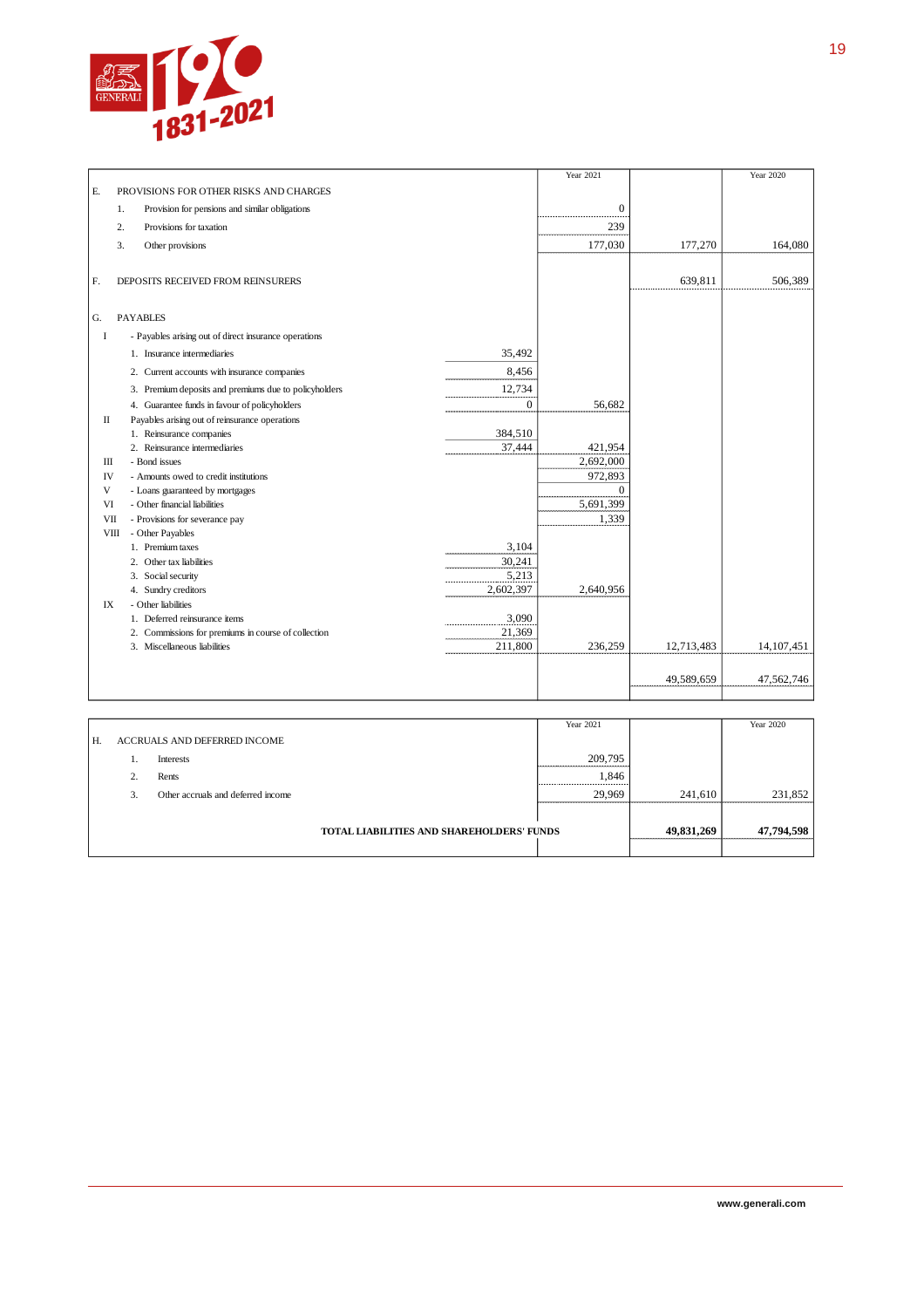

#### **PROFIT AND LOSS ACCOUNT**

(in thousands euro)

#### PROFIT AND LOSS ACCOUNT

|    |                                                                                          |                      |                   | Year 2021    | <b>Year 2020</b> |
|----|------------------------------------------------------------------------------------------|----------------------|-------------------|--------------|------------------|
|    | I.<br>TECHNICAL ACCOUNT - NON-LIFE INSURANCE BUSINESS                                    |                      |                   |              |                  |
|    |                                                                                          |                      |                   |              |                  |
| 1. | EARNED PREMIUMS, NET OF REINSURANCE:                                                     |                      |                   |              |                  |
|    | Gross premiums written<br>a)                                                             |                      | 2,036,946         |              |                  |
|    | (-) Outward reinsurance premiums<br>b)                                                   |                      | 1,138,466         |              |                  |
|    | Change in the gross provision for unearned premiums<br>$\mathbf{c}$                      |                      | 55,272            |              |                  |
|    | Change in the provision for unearned premiums, reinsurers' share<br>d)                   |                      | 54,532            | 897,741      | 991,375          |
|    |                                                                                          |                      |                   |              |                  |
| 2. | (+) ALLOCATED INVESTMENT RETURN TRANSFERRED FROM THE NON-TECHNICAL ACCOUNT (ITEM III. 6) |                      |                   | 224,269      | 296,374          |
|    |                                                                                          |                      |                   |              |                  |
| 3. | OTHER TECHNICAL INCOME, NET OF REINSURANCE                                               |                      |                   | 10,157       | 717              |
|    |                                                                                          |                      |                   |              |                  |
| 4. | CLAIMS INCURRED, NET OF RECOVERIES AND REINSURANCE                                       |                      |                   |              |                  |
|    | Claims paid<br>a)                                                                        |                      |                   |              |                  |
|    | Gross amount<br>aa)<br>(-) Reinsurers' share<br>bb)                                      | 1,622,702<br>503,798 | 1,118,904         |              |                  |
|    |                                                                                          |                      |                   |              |                  |
|    | Recoveries net of reinsurance<br>$b$                                                     |                      |                   |              |                  |
|    | Gross amount<br>aa)                                                                      | 10,026               |                   |              |                  |
|    | (-) Reinsurers' share<br>bb)                                                             | 2,459                | 7,567             |              |                  |
|    |                                                                                          |                      |                   |              |                  |
|    | Change in the provision for claims outstanding<br>c)<br>Gross amount<br>aa)              | 229,799              |                   |              |                  |
|    | (-) Reinsurers' share<br>bb)                                                             | 698,139              | $-468,340$        | 642,997      | 690,587          |
|    |                                                                                          |                      |                   |              |                  |
| 5. | CHANGE IN OTHER TECHNICAL PROVISIONS, NET OF REINSURANCE                                 |                      |                   | $\mathbf{0}$ | $\mathbf{0}$     |
|    |                                                                                          |                      |                   |              |                  |
| 6. | PREMIUM REFUNDS AND PROFIT SHARING, NET OF REINSURANCE                                   |                      |                   | 72           | 358              |
|    |                                                                                          |                      |                   |              |                  |
| 7. | <b>OPERATING EXPENSES</b>                                                                |                      |                   |              |                  |
|    | Acquisition commissions<br>a)<br>b)<br>Other acquisition costs                           |                      | 242,307<br>24,469 |              |                  |
|    | Change in commissions and other acquisition costs<br>c)                                  |                      |                   |              |                  |
|    | to be amortised                                                                          |                      | $\mathbf{0}$      |              |                  |
|    | Collecting commissions<br>d)                                                             |                      | 605               |              |                  |
|    | Other administrative expenses<br>$\epsilon$ )                                            |                      | 58,879            |              | 214,988          |
|    | f)<br>(-) Reinsurance commissions and profit sharing                                     |                      | 158,752           | 167,508      |                  |
| 8. | OTHER TECHNICAL CHARGES, NET OF REINSURANCE                                              |                      |                   | 30,281       | 12,637           |
|    |                                                                                          |                      |                   |              |                  |
| 9. | CHANGE IN THE EQUALISATION PROVISION                                                     |                      |                   | 90           | 88               |
|    |                                                                                          |                      |                   |              |                  |
|    | 10. BALANCE ON THE TECHNICAL ACCOUNT FOR NON-LIFE BUSINESS                               |                      |                   | 291,218      | 369,806          |
|    |                                                                                          |                      |                   |              |                  |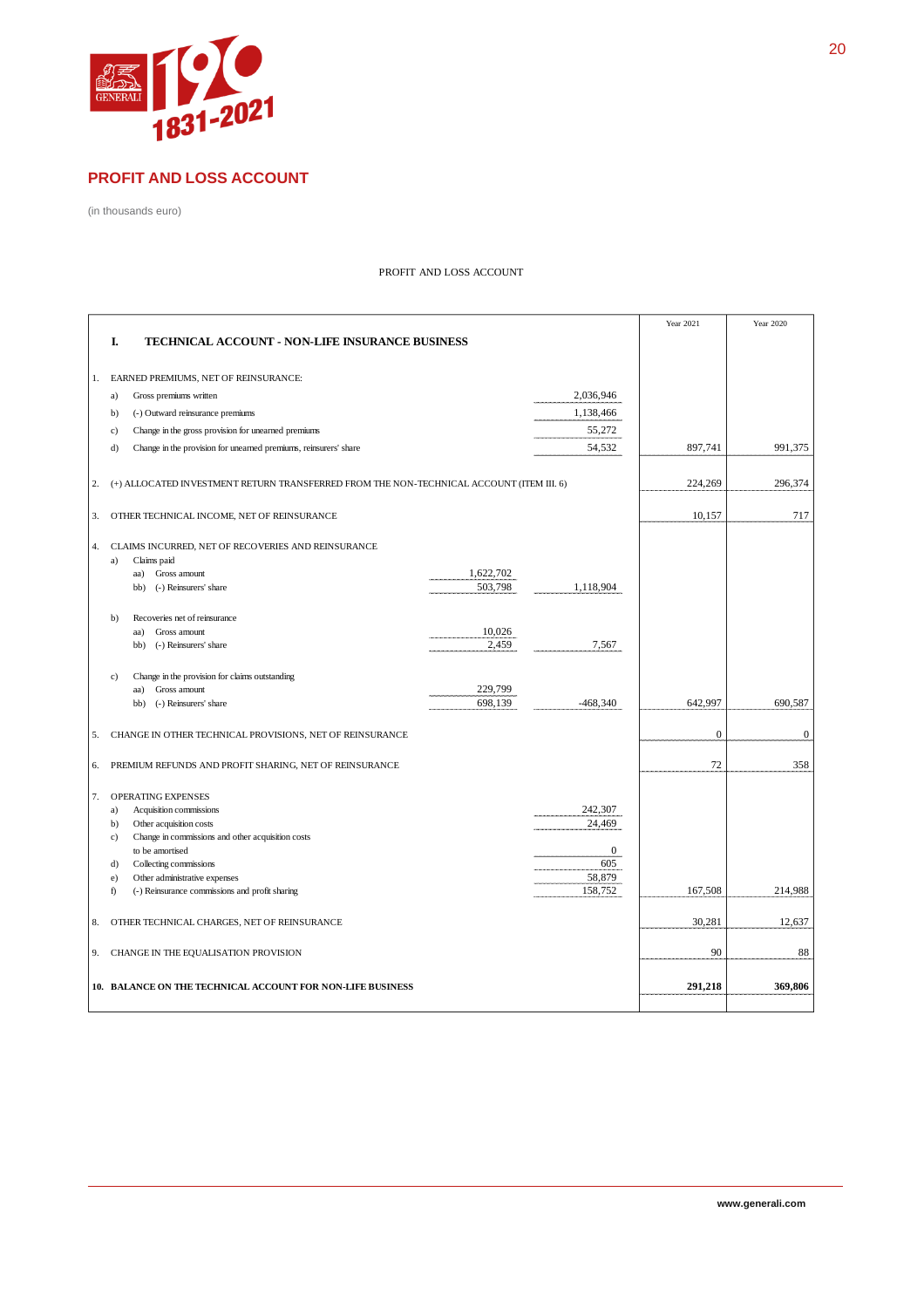

|    |    |                                                                                                                                       |                                         |              | Year 2021  | Year 2020  |
|----|----|---------------------------------------------------------------------------------------------------------------------------------------|-----------------------------------------|--------------|------------|------------|
|    | П. | <b>TECHNICAL ACCOUNT - LIFE ASSURANCE BUSINESS</b>                                                                                    |                                         |              |            |            |
| 1. |    | PREMIUMS WRITTEN, NET OF REINSURANCE                                                                                                  |                                         |              |            |            |
|    | a) | Gross premiums written                                                                                                                |                                         | 1,560,003    |            |            |
|    | b) | (-) Outward reinsurance premiums                                                                                                      |                                         | 459,478      | 1,100,525  | 1,099,728  |
| 2. |    | <b>INVESTMENT INCOME:</b>                                                                                                             |                                         |              |            |            |
|    | a) | From partecipating interests                                                                                                          |                                         | 1,208,878    |            |            |
|    |    |                                                                                                                                       | (of which, income from Group companies) | 1,208,312    |            |            |
|    | b) | From other investments                                                                                                                |                                         |              |            |            |
|    |    | income from land and buildings<br>aa)                                                                                                 | $\overline{0}$                          |              |            |            |
|    |    | from other investments<br>bb)                                                                                                         | 157,723                                 | 157,723      |            |            |
|    |    |                                                                                                                                       | (of which, income from Group companies) | 104,791      |            |            |
|    | c) | Value re-adjustments on investment                                                                                                    |                                         | 815          |            |            |
|    | d) | Gains on the realisation of investments                                                                                               |                                         | 2,427        |            |            |
|    |    |                                                                                                                                       | (of which, income from Group companies) | $\mathbf{0}$ | 1,369,843  | 2,064,818  |
| 3. |    | INCOME AND UNREALISED GAINS ON INVESTMENTS FOR THE BENEFIT OF POLICYHOLDERS WHO BEAR                                                  |                                         |              |            |            |
|    |    | THE INVESTMENT RISK AND ON INVESTMENT RELATING TO THE ADMINISTRATION OF PENSION FUNDS                                                 |                                         |              | 33,972     | 44,420     |
| 4. |    | OTHER TECHNICAL INCOME, NET OF REINSURANCE                                                                                            |                                         |              | 4,690      | 5,502      |
|    |    |                                                                                                                                       |                                         |              |            |            |
| 5. |    | CLAIMS INCURRED, NET OF REINSURANCE                                                                                                   |                                         |              |            |            |
|    | a) | Claims paid<br>aa)<br>gross amount                                                                                                    | 1,617,407                               |              |            |            |
|    |    | bb)<br>(-) reinsurers' share                                                                                                          | 326,783                                 | 1,290,624    |            |            |
|    | h) | Change in the provision for claims outstanding                                                                                        |                                         |              |            |            |
|    |    | gross amount<br>aa)                                                                                                                   | 192,177                                 |              |            |            |
|    |    | bb) (-) reinsurers' share                                                                                                             | 53,441                                  | 138,736      | 1,429,360  | 1,601,393  |
| 6. |    | CHANGE IN THE PROVISION FOR POLICY LIABILITIES AND IN OTHER                                                                           |                                         |              |            |            |
|    |    | TECHNICAL PROVISIONS, NET OF REINSURANCE                                                                                              |                                         |              |            |            |
|    | a) | Provisions for policy liabilities<br>aa)<br>gross amount                                                                              | $-383,617$                              |              |            |            |
|    |    | bb) (-) reinsurers' share                                                                                                             | -690                                    | -382,927     |            |            |
|    | b) | Change in the provision for claims outstanding                                                                                        |                                         |              |            |            |
|    |    | gross amount<br>aa)                                                                                                                   | 2,958                                   |              |            |            |
|    |    | (-) reinsurers' share<br>bb)                                                                                                          | 396                                     | 2,563        |            |            |
|    | c) | Other provisions                                                                                                                      |                                         |              |            |            |
|    |    | gross amount<br>aa)                                                                                                                   | 4,414                                   |              |            |            |
|    |    | (-) reinsurers' share<br>bb)                                                                                                          | $-44$                                   | 4,458        |            |            |
|    | d) | Provisions for policies where the investment risk is borne by the shareholders<br>and relating to the administration of pension funds |                                         |              |            |            |
|    |    | gross amount<br>aa)                                                                                                                   | $-2,315$                                |              |            |            |
|    |    | bb)<br>(-) reinsurers' share                                                                                                          | $-7,967$                                | 5,652        | $-370,254$ | $-552,381$ |
|    |    |                                                                                                                                       |                                         |              |            |            |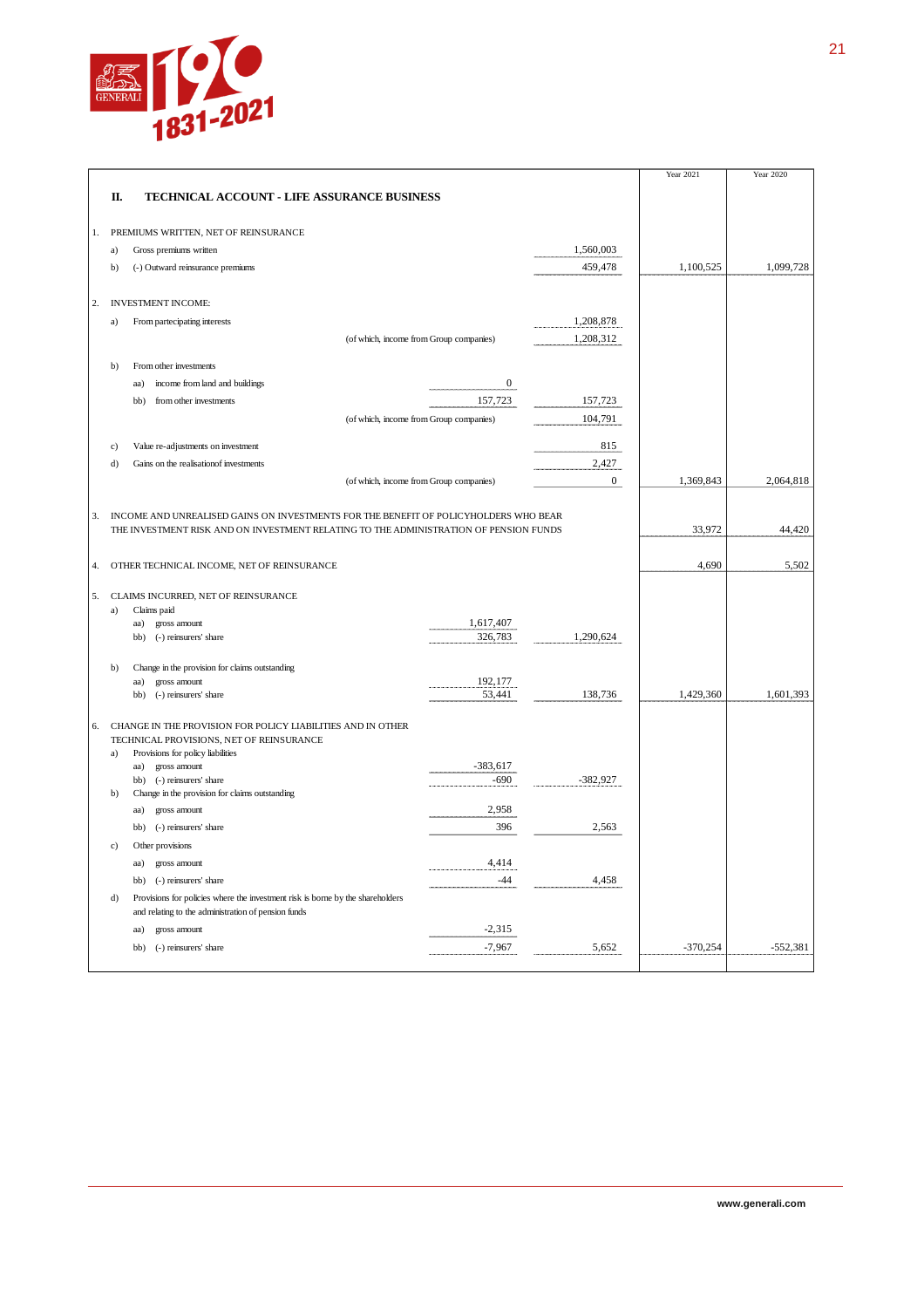

|    |                                                                                            | Year 2021 | Year 2020 |
|----|--------------------------------------------------------------------------------------------|-----------|-----------|
| 7. | PREMIUM REFUNDS AND PROFIT-SHARING, NET OF REINSURANCE                                     | 38,739    | 45,035    |
|    |                                                                                            |           |           |
| 8. | OPERATING EXPENSES                                                                         |           |           |
|    | 216,726<br>a)<br>Acquisition commissions                                                   |           |           |
|    | 6,720<br>b)<br>Other acquisition costs                                                     |           |           |
|    | Change in commissions and other acquisition costs<br>c)                                    |           |           |
|    | $\boldsymbol{0}$<br>to be amortised                                                        |           |           |
|    | $\overline{0}$<br>Collecting commissions<br>d)                                             |           |           |
|    | 45,485<br>Other administrative expenses<br>e)                                              |           |           |
|    | 82,565<br>f)<br>(-) Reinsurance commissions and profit sharing                             | 186,366   | 175,908   |
|    |                                                                                            |           |           |
| 9. | <b>INVESTMENT CHARGES</b>                                                                  |           |           |
|    | Investment administration charges, including interest<br>12,592<br>a)                      |           |           |
|    | 20,669<br>b)<br>Value adjustments on investments                                           |           |           |
|    | 3,753<br>Losses on the realisation of investments<br>$\mathbf{c}$                          | 37,014    | 50,850    |
|    |                                                                                            |           |           |
|    |                                                                                            |           |           |
|    | 10. EXPENSES AND UNREALISED LOSSES ON INVESTMENTS FOR THE BENEFIT OF POLICYHOLDERS         |           |           |
|    | WHO BEAR THE INVESTMENT RISK AND ON INVESTMENT RELATING                                    |           |           |
|    | TO THE ADMINISTRATION OF PENSION FUNDS                                                     | 13,647    | 15,231    |
|    |                                                                                            |           |           |
|    | 11. OTHER TECHNICAL CHARGES, NET OF REINSURANCE                                            | 345       | 9,594     |
|    |                                                                                            |           |           |
|    | 12. (-) ALLOCATED INVESTMENT RETURN TRANSFERRED TO THE NON-TECHNICAL ACCOUNT (item III. 4) | 998,649   | 1,478,413 |
|    |                                                                                            |           |           |
|    | 13. BALANCE ON THE TECHNICAL ACCOUNT FOR LIFE BUSINESS (item III.2)                        | 175,164   | 390,423   |
|    |                                                                                            |           |           |
|    | Ш.<br>NON TECHNICAL ACCOUNT                                                                |           |           |
|    |                                                                                            |           |           |
| 1. | BALANCE ON THE TECHNICAL ACCOUNT FOR NON-LIFE BUSINESS (Item I.10)                         | 291,218   | 369,806   |
|    |                                                                                            |           |           |
|    |                                                                                            |           |           |
| 2. | BALANCE ON THE TECHNICAL ACCOUNT FOR LIFE BUSINESS (Item I.13)                             | 175,164   | 390,423   |
|    |                                                                                            |           |           |
| 3. | NON-LIFE INVESTMENT INCOME                                                                 |           |           |
|    | 1,374,056<br>From partecipating interests<br>a)                                            |           |           |
|    |                                                                                            |           |           |
|    | 1,373,527<br>(of which, income from Group companies)                                       |           |           |
|    |                                                                                            |           |           |
|    | From other investments<br>$\mathbf{b}$                                                     |           |           |
|    | 3,445<br>income from land and buildings<br>aa)                                             |           |           |
|    | 60,775<br>64,220<br>bb)<br>from other investments                                          |           |           |
|    | 48,659<br>(of which, income from Group companies)                                          |           |           |
|    |                                                                                            |           |           |
|    | Value re-adjustments on investment<br>19,801<br>c)                                         |           |           |
|    |                                                                                            |           |           |
|    | 15,674<br>d)<br>Gains on the realisation of investments                                    |           |           |
|    | $\overline{0}$<br>(of which, income from Group companies)                                  | 1,473,751 | 2,197,053 |
|    |                                                                                            |           |           |